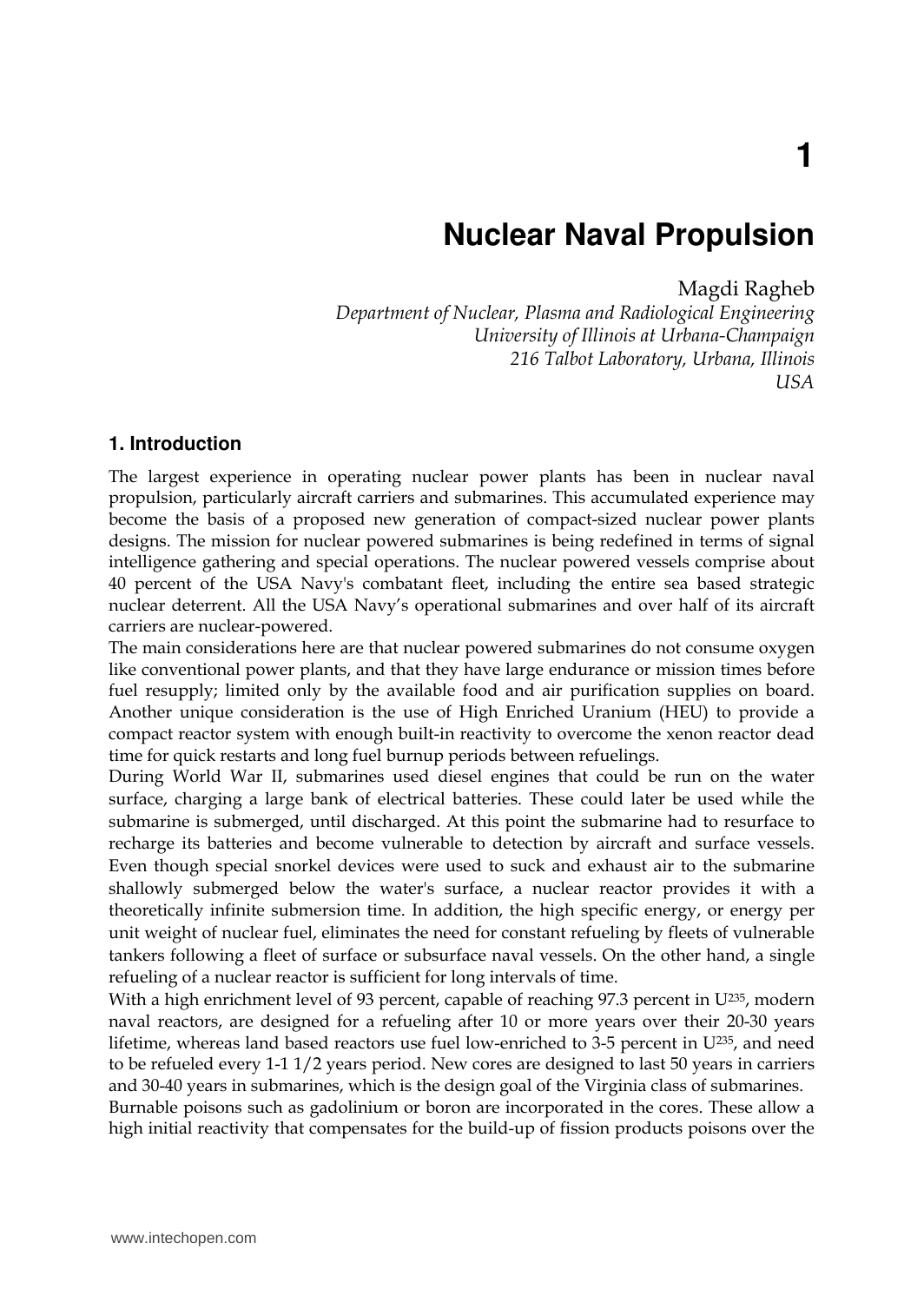core lifetime, as well as the need to overcome the reactor dead time caused by the xenon poison changes as a result of operation at different power levels.

Naval reactors use high burn up fuels such as uranium-zirconium, uranium-aluminum, and metal ceramic fuels, in contrast to land-based reactors which use uranium dioxide,  $UO<sub>2</sub>$ . These factors provide the naval vessels theoretical infinite range and mission time. For all these considerations, it is recognized that a nuclear reactor is the ideal engine for naval propulsion.

A compact pressure vessel with an internal neutron and gamma ray shield is required by the design while maintaining safety of operation. Their thermal efficiency is lower than the thermal efficiency of land based reactors because of the emphasis on flexible power operation rather than steady state operation, and of space constraints. Reactor powers range from 10 MWth in prototypes to 200 MWth in large subsurface vessels, and 300 MWth in surface ships.

Newer designs use jet pump propulsion instead of propellers, and aim at an all electrical system design, including the weapons systems such as electromagnetic guns.

## **2. Historical evolution**

In the USA, initially the General Electric (GE) Company developed a liquid metal reactor concept; and the Westinghouse Company, a pressurized water reactor concept. Each company built an Atomic Energy Commission (AEC) owned and financed development laboratory. Westinghouse used the site of the Allegheny County Airport in a suburb of Pittsburgh, Pennsylvania for what became known as the Bettis Atomic Power Laboratory. GE built the Knolls Atomic Power Laboratory in the state of New York.

The Westinghouse program used pressurized water as the coolant. It revealed how corrosive hot water could be on the metal cladding surrounding the fuel. It realized that the use of zirconium resisted such corrosion. The pure metal was initially used as the cladding for the fuel elements, to be later replaced by a zirconium alloy, Zircaloy that improved its performance. Zirconium has a low neutron absorption cross section and, like stainless steel, forms a protective, invisible oxide film on its surface upon exposure to air. This oxide film is composed of zirconia or  $ZrO<sub>2</sub>$  and is on the order of only 50 to 100 angstroms in thickness. This ultra thin oxide prevents the reaction of the underlying zirconium metal with virtually any chemical reagent under ambient conditions. The only reagent that will attack zirconium metal at room temperature is hydrofluoric acid, HF, which will dissolve the thin oxide layer off of the surface of the metal and thus allow HF to dissolve the metal itself, with the concurrent evolution of hydrogen gas.

Jules Verne, the French author in his 1870 book: "20,000 Leagues Under the Sea," related the story of an electric submarine. The submarine was called the "Nautilus," under its captain Nemo. Science fiction became reality when the first nuclear submarine built by the USA Navy was given the same name. Construction of the Nautilus (SSN-571) started on June 14, 1952, its first operation was on December 30, 1954 and it reached full power operation on January 13, 1955. It was commissioned in 1954, with its first sea trials in 1955. It set speed, distance and submergence records for submarine operation that were not possible with conventional submarines. It was the first ship to reach the North Pole. It was decommissioned in 1980 after 25 years of service, 2,500 dives, and a travelled distance of 513,000 miles. It is preserved at a museum at Croton, Connecticut, USA.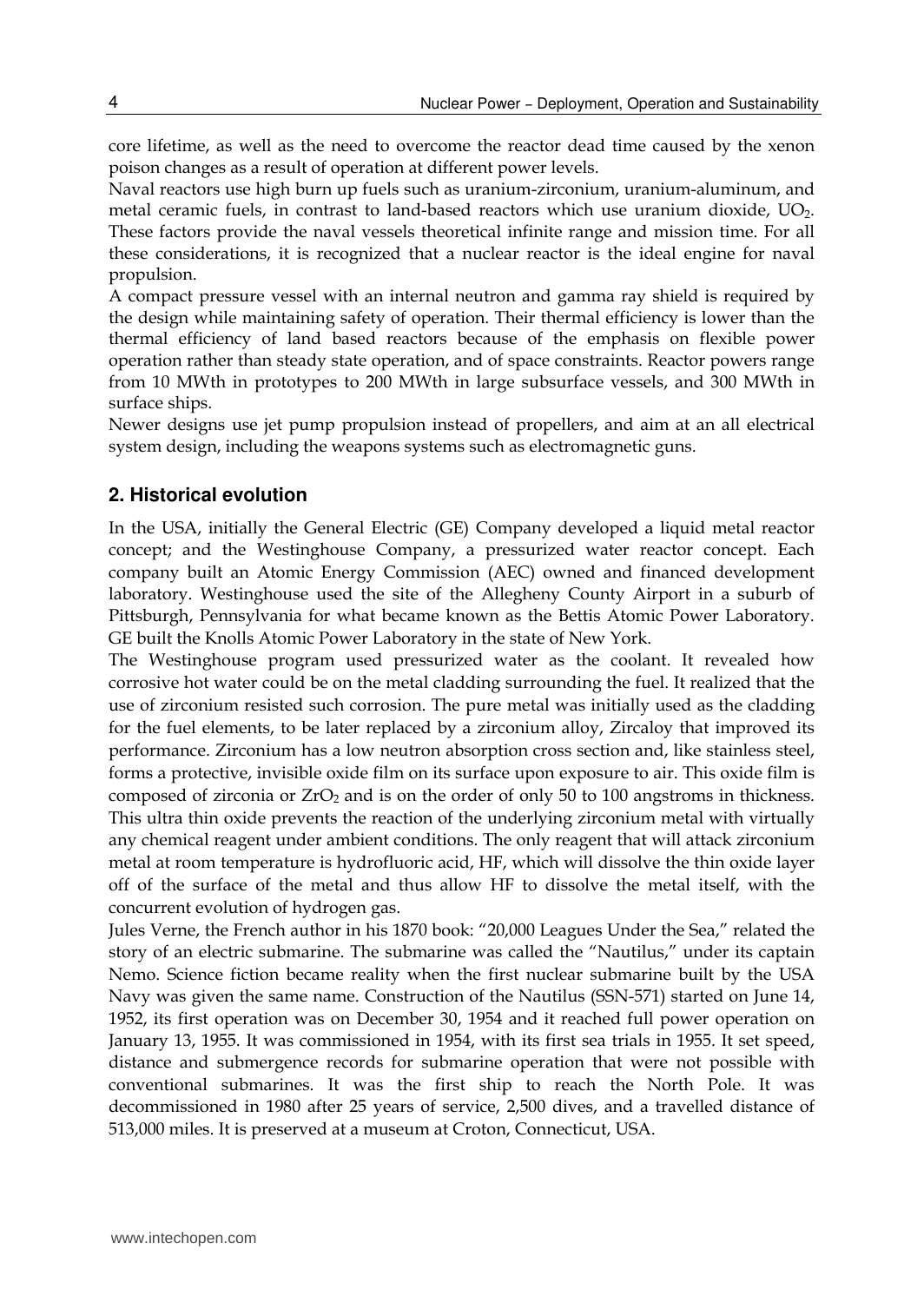

Fig. 1. The "Nautilus", the first nuclear powered submarine (Photo: USA Navy).

An experimental setup designated as the S1W prototype was built for the testing of the Nautilus's nuclear reactor at the Idaho National Laboratory (INL) in 1989. The section of the hull containing the reactor rested in a "sea tank" of water 40 feet deep and 50 feet in diameter. The purpose of the water was to help the shielding designers study the "backscatter radiation" that might escape the hull, scatter off the water, and reflect back into the living quarters of the ship.

The reactor for the Nautilus was a light water moderated, highly enriched in U235 core, with zirconium-clad fuel plates. The high fuel enrichment gives the reactor a compact size, and a high reactivity reserve to override the xenon poison dead time. The Nautilus beat numerous records, establishing nuclear propulsion as the ideal driving force for the world's submarine fleet. Among its feats was the first underwater crossing of the Arctic ice cap. It traveled 1,400 miles at an average speed of 20 knots. On a first core without refueling, it traveled 62,000 miles. Another nuclear submarine, the Triton reenacted Magellan's trip around the Earth. Magellan traveled on the surface, while the Triton did it completely submerged.

## **3. Reactor design concepts**

There have been more reactor concepts investigated in the naval propulsion area by different manufacturers and laboratories than in the civilian field, and much can be learned from their experience for land applications, particularly for small compact systems. According to the type of vessel they power, they have different first letter designations: A for Aircraft carrier, C for Cruiser, D for Destroyer and S for Submarine. They are also designated with a last letter according to the designer institution or lead laboratory: B for Bechtel, C for Combustion Engineering, G for General Electric and W for Westinghouse. A middle number between the first and last letter refers to the generation number of the core design. For instance, the A1B is the first generation of a core design for aircraft carriers with Bechtel operating the lead laboratory for the design.

Naval reactors designs use boron as a burnable neutron poison. The fuel is an alloy of 15 percent zirconium and 85 percent uranium enriched to a level of about 93 percent in U235. The burnable poisons and high enrichment allow a long core lifetime and provide enough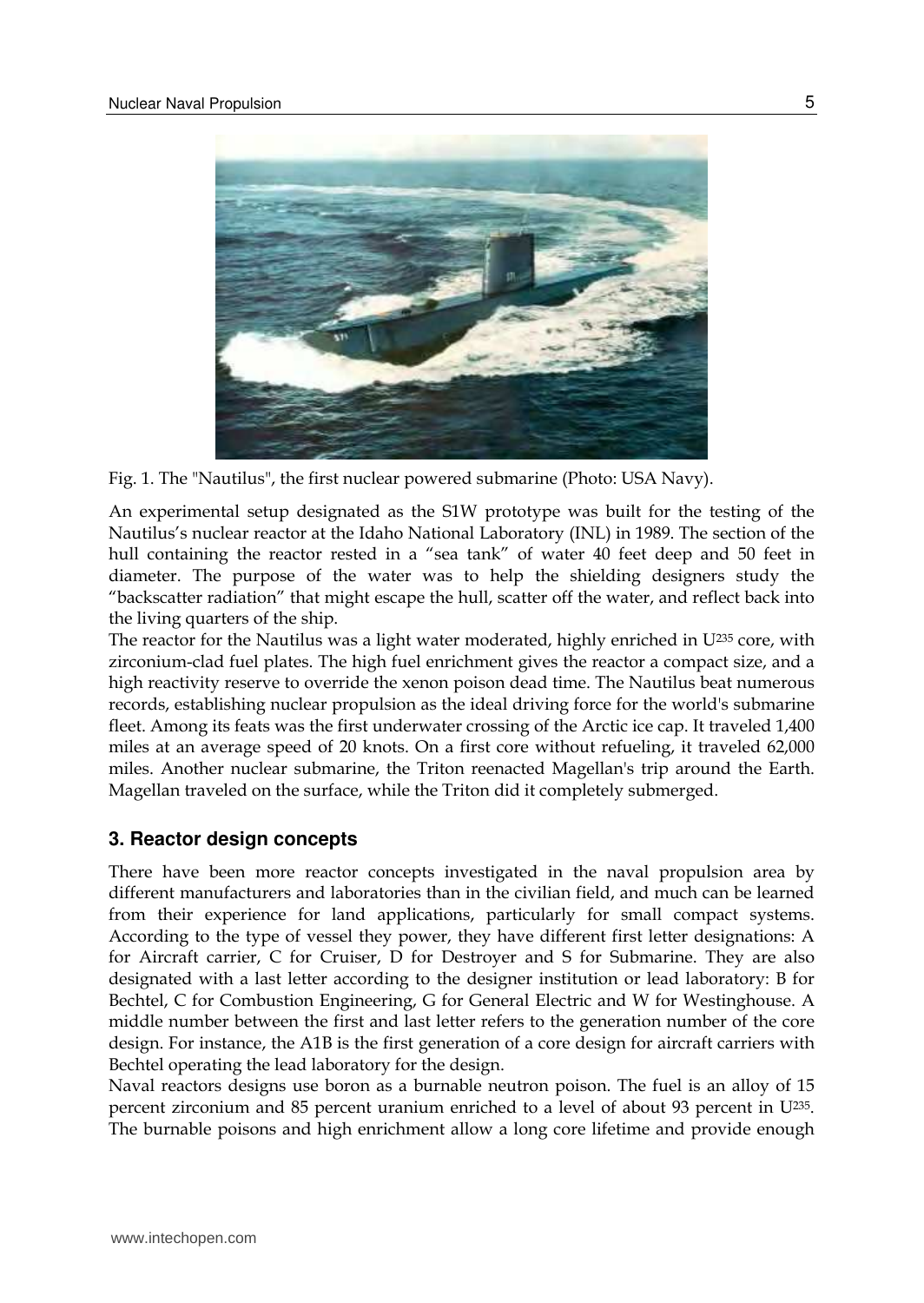reactivity to overcome the xenon poisoning reactor dead time. An axial direction doping provides a long core life, and a radial doping provides for an even power and fuel burnup distributions.

#### **3.1 STR or S1W pressurized water reactor design**

The Westinghouse Electric Corporation under contract to the USA Navy constructed, tested and operated a prototype Pressurized Water Reactor (PWR) submarine reactor plant. This first reactor plant was called the Submarine Thermal Reactor (STR). On March 30, 1953, the STR was brought to power for the first time. In 1953 it achieved a 96 hours sustained full power run simulating a crossing of the Atlantic Ocean. The second S1W core sustained in 1955 an 66-day continuous full power run, simulating a high speed run twice around the globe.

The STR was redesigned as the first generation submarine reactor S1W, which reached criticality on March 30, 1953, was the prototype of the USS Nautilus (SSN 571) reactor and was followed in the middle to late 1950s by the Aircraft carrier reactor A1W, the prototype for the aircraft carrier USS Enterprise plant. Westinghouse's Bettis Atomic Power Laboratory was assigned the responsibility for operating the reactor it had designed and built, hence the W in the name.



Fig. 2. Plate fuel element configuration (Ragheb, 2011).

The fuel elements are sandwich plates made of U and Zr and clad in Zr. The maximum temperature in the fuel was 645  $\sigma$ F and the sheath temperature was 551  $\sigma$ F with an average cycle time of 600 hours or just 600 /  $24 = 25$  days. The reactor temperature is limited by the pressure needed to prevent boiling, necessitating high pressure vessels, piping and heat exchangers. The steam was generated at a relatively low pressure. A high level of pumping power was required, and the fuel was costly. However this design presented few hazards, was proven in service, and an expensive moderator was not needed.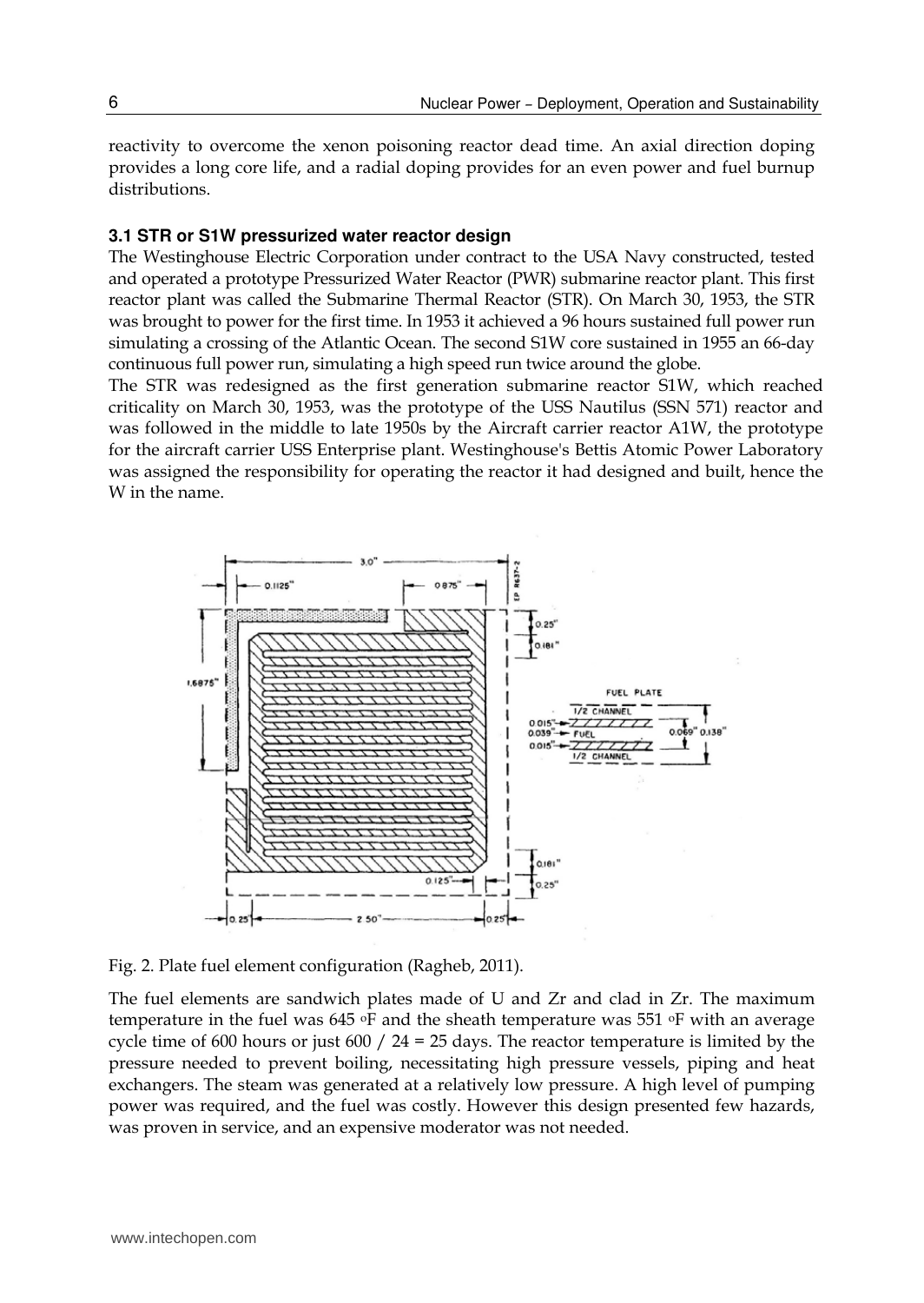The S1C reactor used an electric drive rather than a steam turbine like in the subsequent S5W reactor design rated at 78 MWth and a 93 percent U235 enriched core that was the standard in the 1970s. The S6G reactor plant was rated at 148 MWth and the D2W core was rated at 165 MWth. The S6G reactor is reported to be capable of propelling a Los Angeles class submarine at 15 knots or 27.7 km/hr when surfaced and 25 knots or 46.3 km/hr while submerged. The Sea Wolf class of submarines was equipped with a single S6W reactor, whereas the Virginia class of submarines is equipped with an S9G reactor.

It is worth noting that the higher achievable submerged speed is partly due to the absence of wave friction resistance underwater, suggesting that submarine cargo ships would offer a future energy saving alternative to surface cargo ships.

#### **3.2 Large ship reactors, A1W-A, A1W-B prototype plants**

The A1W (Aircraft carrier, 1st prototype, Westinghouse) plant consisted of a pair of prototype reactors for the USS Enterprise USA Navy nuclear-powered aircraft carrier. Located at the Naval Reactors Facility, the two PWRs designated A and B, were built within a portion of a steel hull. The plant simulated the Enterprise's engine room. The A1W plant was the first in which two reactors powered one ship propeller shaft through a singlegeared turbine propulsion unit. As the Navy program evolved, new reactor cores and equipment replaced many of the original components. The Navy trained naval personnel at the A1W plant and continued a test program to improve and further develop its operational flexibility.

The A1W prototype plant was started in 1956 for surface ships using two PWRs. The plant was built as a prototype for the aircraft carrier USS Enterprise (CVN 65), which was the first nuclear-powered aircraft carrier. Power operation of the A1W plant started in October of 1958. In the A1W and A2W designs, the coolant was kept at a temperature between 525-545 °F or 274-285 °C. In the steam generators, the water from the feed system is converted to steam at 535 °F or 279 °C and a pressure of about 600 psi or 4 MPa. The reactor coolant water was circulated by four large electric pumps for each reactor. The steam was directed from each steam generator to a common header, where the steam is then sent to the main engine, electrical generators, aircraft catapult system, and various auxiliaries. The main propulsion turbines are double ended, in which the steam enters at the center and divides into two opposing streams. The main shaft was coupled to a reduction gear in which the high rotational velocity of the turbine shaft is stepped down to a usable rotational rate for ship propulsion.

In the A3W reactor design used on the USS John F. Kennedy a 4-reactor plant is used. In the A4W design with a life span of 23 years on the Nimitz Class carriers only two reactors per ship are used with each providing 104 MWth of power or 140,000 shaft HP. The A1B is also a two reactor design for the Gerald R. Ford class of carriers.

## **3.3 SIR or S1G intermediate neutron flux beryllium sodium cooled reactor**

This reactor design was built by the General Electric (GE) Company, hence the G designation. The neutron spectrum was intermediate in energy. It used  $UO<sub>2</sub>$  fuel clad in stainless steel with Be used as a moderator and a reflector. The maximum temperature in the fuel could reach 1,700 +/- 300  $\text{F}$  with a maximum sheath temperature of 900  $\text{F}$ , with a cycle time of 900 hours or 900 / 24 = 37.5 days.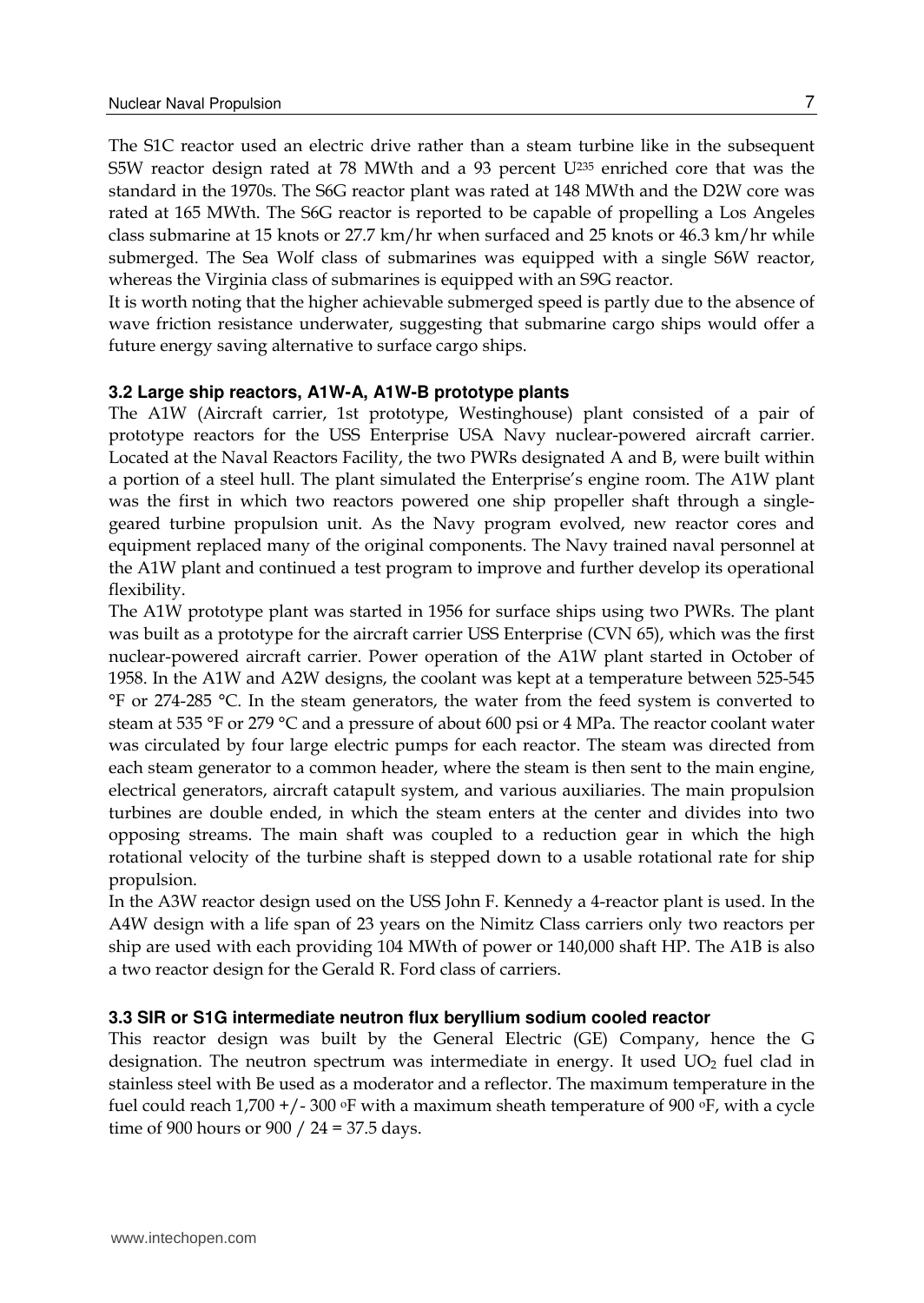A disadvantage is that the coolant becomes activated with the heat exchangers requiring heavy shielding. In addition Na reacts explosively with water and ignites in air, and the fuel element removal is problematic. On the other hand, high reactor and steam temperatures can be reached with a higher thermal efficiency. A low pressure is used in the primary system.

Beryllium has been used as a moderator in the Sea Wolf Class of submarines reactors. It is a relatively good solid moderator, both from the perspectives of slowing down power and of the moderating ratio, and has a very high thermal conductivity. Pure Be has good corrosion resistance to water up to 500  $\text{o}$ F, to sodium to 1,000  $\text{o}$ F, and to air attack to 1,100  $\text{o}$ F. It has a noted vapor pressure at 1,400  $\textdegree$ F and is not considered for use much above 1,200  $\textdegree$ F even with an inert gas system. It is expensive to produce and fabricate, has poor ductility and is extremely toxic necessitating measures to prevent inhalation and ingestion of its dust during fabrication.

A considerably small size thermal reactor can be built using beryllium oxide as a moderator. It has the same toxicity as Be, but is less expensive to fabricate. It can be used with a sodium cooled thermal reactor design because BeO is corrosion resistant to sodium. It has similar nuclear properties to Be, has a very high thermal conductivity as a ceramic, and has a good resistance to thermal shock. It can be used in the presence of air, Na and CO2. It is volatile in water vapor above  $1,800$  of. In its dense form, it resists attack by Na or the Na-K alloy eutectic, which remains liquid at room temperature, at a temperature of  $1,000$  °F. BeO can be used as a fuel element material when impregnated with uranium. Low density increases its resistance to shock. A BeO coating can be applied to cut down on the fission products release to the system.

The USS Seawolf submarine initially used a Na-cooled reactor that was replaced in 1959 by a PWR to standardize the fleet, because of superheater bypass problems causing mediocre performance and as a result of a sodium fire. The steam turbines had their blades replaced to use saturated rather than superheated steam. The reactor was housed in a containment vessel designed to contain a sodium fire.

The eighth generation S8G reactor was capable of operating at a significant fraction of full power without reactor coolant pumps. The S8G reactor was designed by General Electric for use on the Ohio Class (SSGN/SSBN-726) submarines. A land based prototype of the reactor plant was built at Knolls Atomic Power Laboratory at Ballston Spa, New York. The prototype was used for testing and crew training throughout the 1980s. In 1994, the core was replaced with a sixth generation S6W Westinghouse reactor, designed for the Sea Wolf Class submarines.

## **3.4 Experimental Beryllium Oxide Reactor, EBOR**

The Experimental Beryllium Oxide Reactor (EBOR)'s objective was to develop beryllium oxide as a neutron moderator in high-temperature, gas-cooled reactors. The project was cancelled in 1966 before construction was complete. Among the reasons for the cancellation was the encouraging progress achieved, concurrent with the EBOR construction, in developing graphite as a moderator. This reduced the importance of developing beryllium oxide as an alternate. No uranium fuel ever was loaded into the EBOR and it never operated or went critical before the program was cancelled.

## **3.5 SC-WR super critical water reactor**

The Super Critical Water Reactor (SC-WR) was considered with an intermediate energy neutron spectrum. The fuel was composed of  $UO<sub>2</sub>$  dispersed in a stainless steel matrix. It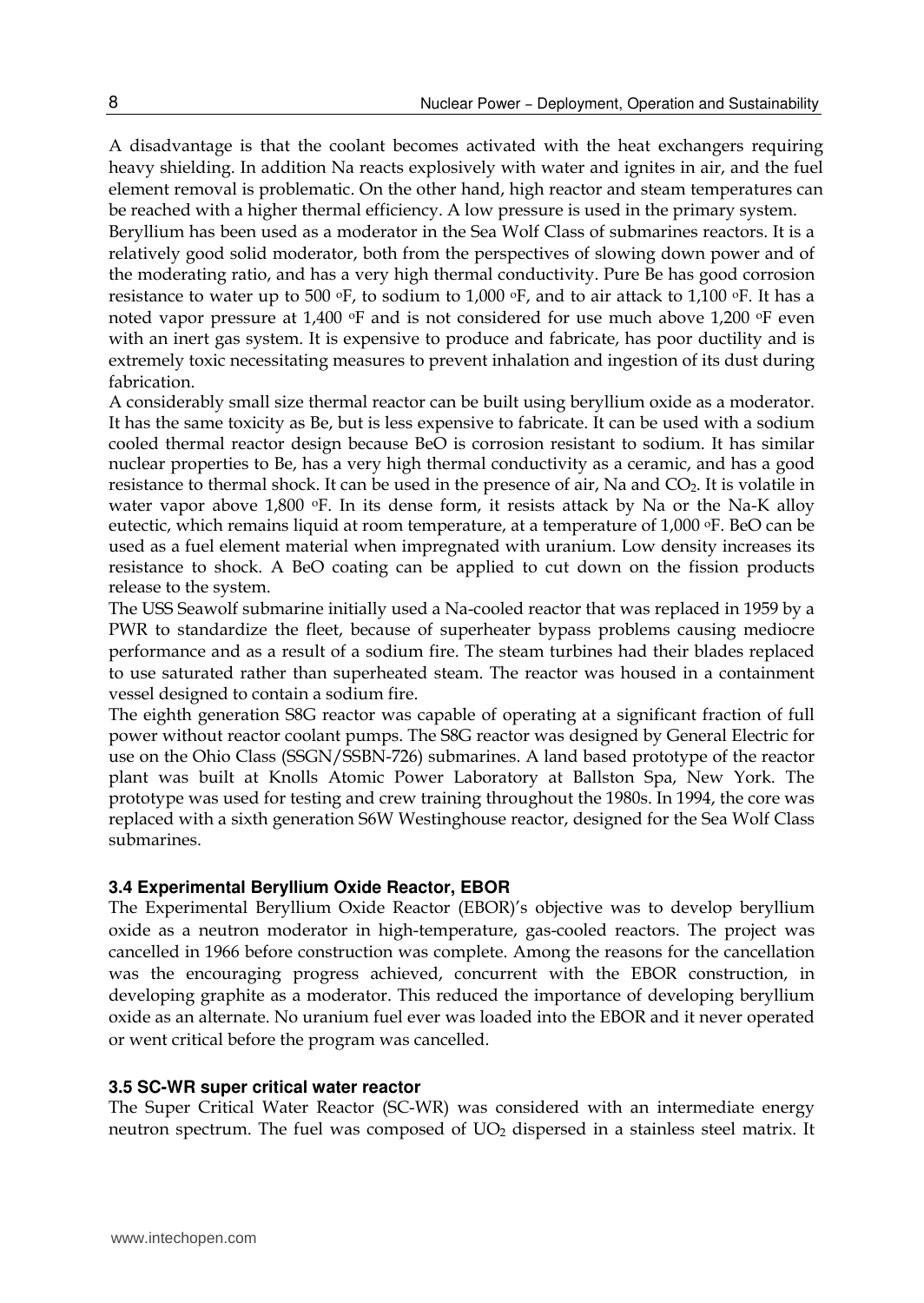consisted of 1 inch square box with parallel plates and sine wave filters with a type 347 stainless steel cladding 0.007 inch thick. The maximum temperature in the fuel reached 1,300  $\textdegree$ F with an average cycle time of 144 hours or 144 / 24 = 6 days.

The materials for high pressure and temperature and the retention of mechanical seals and other components caused a service problem. The water coolant reached a pressure of 5,000 psi. The high pressure and temperature steam results in a high cycle efficiency, small size of the reactor with no phase change in the coolant.

#### **3.6 Organic Moderated Reactor Experiment, OMRE**

The Organic Cooled and Moderated Reactor has been considered as a thermal neutron spectrum shipboard power plant. The Terphenyl waxy organic coolant was considered promising because it liquefied at high temperatures but did not corrode metals like water. Also, it operated at low pressure, significantly reducing the risk of coolant leak and loss of coolant through depressurization. A scaled-up reactor, the Experimental Organic Cooled Reactor, was built in anticipation of further development of the concept.

The rectangular-plates fuel clad in aluminum can be natural uranium since the organic coolant can have good moderating properties. The cladding temperature can reach 800 oF with an average cycle time of 2,160 hours or 2,160 /  $24 = 90$  days. The overall heat transfer coefficient of the coolant is low with the formation of polymers under irradiation that require an adequate purification system. The perceived advantages are negligible corrosion and the achievement of low pressure at a high temperature.

A Diphenyl potential coolant broke down under irradiation. The hydrogen in the compound turned into a gas, forming bubbles. The bubbles reduced the moderator density and made it difficult to maintain the chain reaction. The initially clear liquid turned into a gummy and black breakup product. No uranium fuel ever was loaded into the reactor and it never operated or went critical before the program was cancelled.

#### **3.7 Lead-bismuth cooled fast reactors**

The alpha class of Russian submarines used an alloy of Pb-Bi 45-50 percent by weight cooled fast reactors. The melting point of this alloy is 257  $\Phi$ . They faced problems of corrosion of the reactor components, melting point, pump power, polonium activity and problems in fuel unloading. Refueling needed a steam supply to keep the liquid metal molten. Bismuth leads to radiation from the activated products, particularly polonium. An advantage is that at decommissioning time, the core can be allowed to cool into a solid mass with the lead providing adequate radiation shielding. This class of submarine reactors has been decommissioned.

#### **3.8 Natural circulation S5G prototype**

The S5G was the prototype of a PWR for the USS Narwhal. It was capable of operating in either a forced or natural circulation flow mode. In the natural circulation mode, the cooling water flowed through the reactor by natural convection, not by pumps. Use of natural circulation instead of pumps reduced the noise level in the submarine. To prove that the design concept would work in an operating ship at sea, the prototype was built in a submarine hull section capable of simulating the rolling motion of a ship at sea. The S5G continued to operate as part of the Navy's nuclear training program until that program was reduced after the end of the Cold War.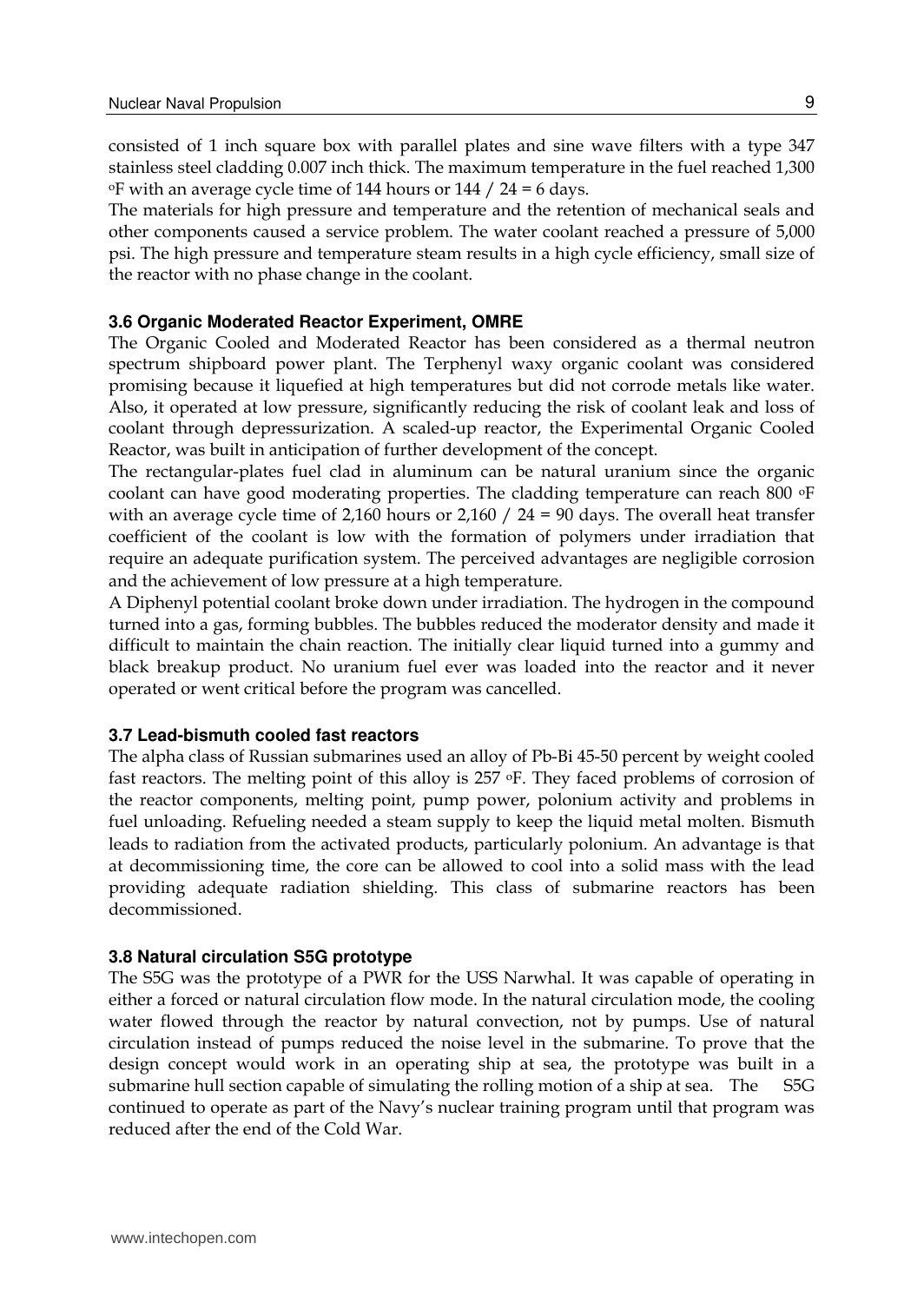The S5G reactor had two coolant loops and two steam generators. It had to be designed with the reactor vessel situated low in the ship hull and the steam generators high in order for natural circulation of the coolant to be developed and maintained using the chimney effect. It was largely a success, although the design never became the basis for any more fast attack submarines besides the Narwhal. The prototype testing included the simulation of the engine room of an attack submarine. By floating the plant in a large pool of water, the whole prototype could be rotated along its long axis to simulate a hard turn. This was necessary to determine whether natural circulation would continue even during hard maneuvers, since natural circulation is dependent on gravity.

The USS Narwhal had the quietest reactor plant in the USA naval fleet. Its 90 MWth reactor plant was slightly more powerful than the other fast attack USA nuclear submarines of that era such as the third generation S3G and the fifth generation S5W. The Narwhal contributed significantly to the USA effort during the Cold War. With its quiet propulsion and the pod attached to its hull, it used a towed sonar array and possibly carried a Remotely Operated Vehicle (ROV) for tapping into communication cables and maintaining a megaphones tracking system at the bottom of the oceans.

It was intended to test the potential contribution of natural circulation technology to submarine noise suppression by the avoidance of forced flow pump cooling. The reactor primary coolant pumps are one of the primary sources of noise from submarines in addition to the speed reduction gearbox and cavitation forming collapsing bubbles from the propeller. The elimination of the coolant pumps and associated equipment would also reduce mechanical complexity and the space required by the propulsion equipment. The S5G was the direct precursor to the eighth generation S8G reactor used on the Ohio class ballistic missile submarines; a quiet submarine design.

The S5G was also equipped with coolant pumps that were only needed in emergencies to attain high power and speed. The reactor core was designed with very smooth paths for the coolant. Accordingly, the coolant pumps were smaller and quieter than the ones used by the competing S5W core, a Westinghouse design, and were also fewer in number. In most situations, the submarine could be operated without using the coolant pumps, useful for stealth operation. The reduction in the electrical requirements enabled this design to use only a single electrical turbine generator plant.

The S8G prototype used natural circulation allowing operation at a significant fraction of full power without using the reactor pumps, providing a silent stealth operation mode. To further reduce engine plant noise, the normal propulsion setup of two steam turbines driving the propeller screw through a reduction gear unit was changed instead to one large propulsion turbine without reduction gears. This eliminated the noise from the main reduction gears, but at the expense of a large main propulsion turbine. The turbine was cylindrical, about 12 feet in diameter and 30 feet in length. This large size was necessary to allow it to rotate slowly enough to directly drive the propulsion screw and be fairly efficient in the process.

## **3.9 Fail-safe control and load-following S7G design**

The S7G core was controlled by stationary gadolinium-clad tubes that were partially filled with water. Water was pumped from the portion of the tube inside the core to a reservoir above the core, or allowed to flow back down into the tube. A higher water level in the tube within the core slowed down the neutrons allowing them to be captured by the gadolinium tube cladding rather than the uranium fuel, leading to a lower power level.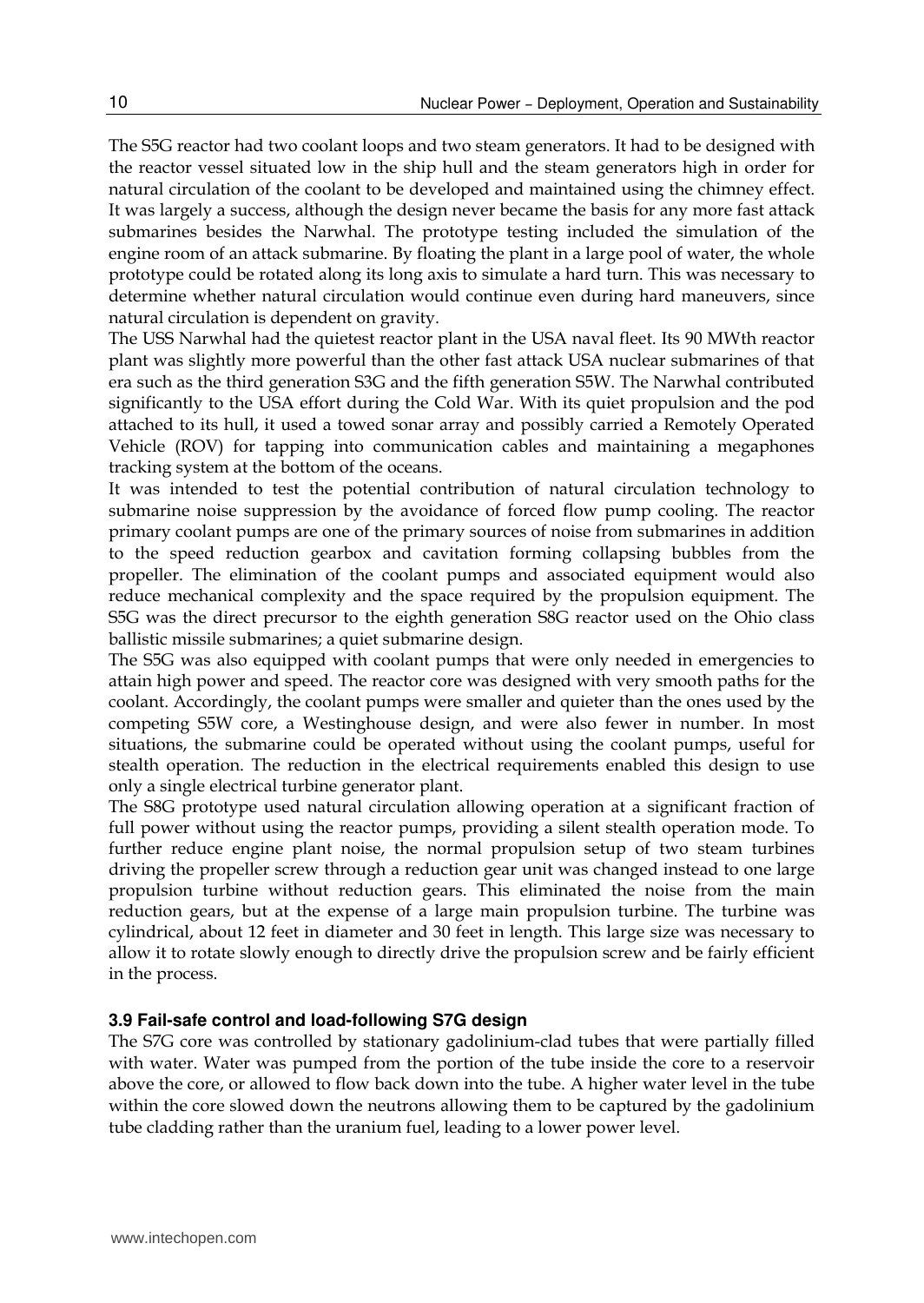The design constituted a unique fail-safe control system. The pump needed to run continuously to keep the water level pumped down. Upon an accidental loss of pump power, all the water would flow back into the tube, shutting down the reactor.

This design also had the advantage of a negative reactivity feedback and a load-following mechanism. An increase in reactor power caused the water to expand to a lower density lowering the power. The water level in the tubes controlled the average coolant temperature, not the reactor power. An increase in steam demand resulting from opening the main steam throttle valves would automatically increase reactor power without action by the operator.

#### **3.10 S9G high energy density core**

The S9G is a PWR built by General Electric with increased energy density, and new plant components, including a new steam generator design featuring improved corrosion resistance and a reduced life cycle cost. This reactor in the Virginia Class SSN-774 submarines is designed to operate for 33 years without refueling and last the expected 30 year design life of a typical submarine. It produces about 40,000 shaft horsepower, or about 30 MWth of power.

The higher power density decreases not only the size of the core, but also enhances quiet operation through the elimination of bulky control and pumping equipment. It would be superior to any Russian design from the perspective of noise reduction capability, with 30 units planned to be built. The core for a contemplated New Attack Submarine is expected to last for the operational life of the ship. The design goals include eliminating the need for a refueling, will reduce life cycle costs, cut down the radiation exposure of shipyard staff, and lessen the amount of radioactive waste generated. This is possible because of many developments such as the use of advanced computers to perform three-dimensional nuclear, thermal, and structural calculations; further exploitation of a modified fuel process; and better understanding of various reactor technologies which permits more highly optimized designs. Performance improvements are gained through advances in such areas as thermal hydraulics and structural mechanics, and by optimizing reactor-to-systems interfaces.

The new reactor with increased energy density has new plant components, such as a new concept steam generator, with improved corrosion resistance and reduced life-cycle costs. The new steam generators allow greater plant design flexibility and decreased construction costs due to a smaller size, spatial orientation, and improved heat transfer efficiency which reduces coolant flow requirements. They alleviate the corrosion concerns encountered in existing designs of steam generators, while reducing component size and weight and providing greater flexibility in the overall arrangement.

## **4. Commercial nuclear ships**

The USA built one single nuclear merchant ship: the Savannah. It was designed as a national showpiece, and not as an economical merchant vessel. For compactness, the steam generators and steam drums surround the reactor core. This Integral Design configuration also provides shielding for the crew. It was retired in 1970.

The 630-A reactor, a low-power critical experiment, was operated at the Idaho National Laboratory (INL) to explore the feasibility of an air-cooled, water-moderated system for nuclear-powered merchant ships. Further development was discontinued in December 1964 when decisions were made to lower the priority of the entire nuclear power merchant ship program.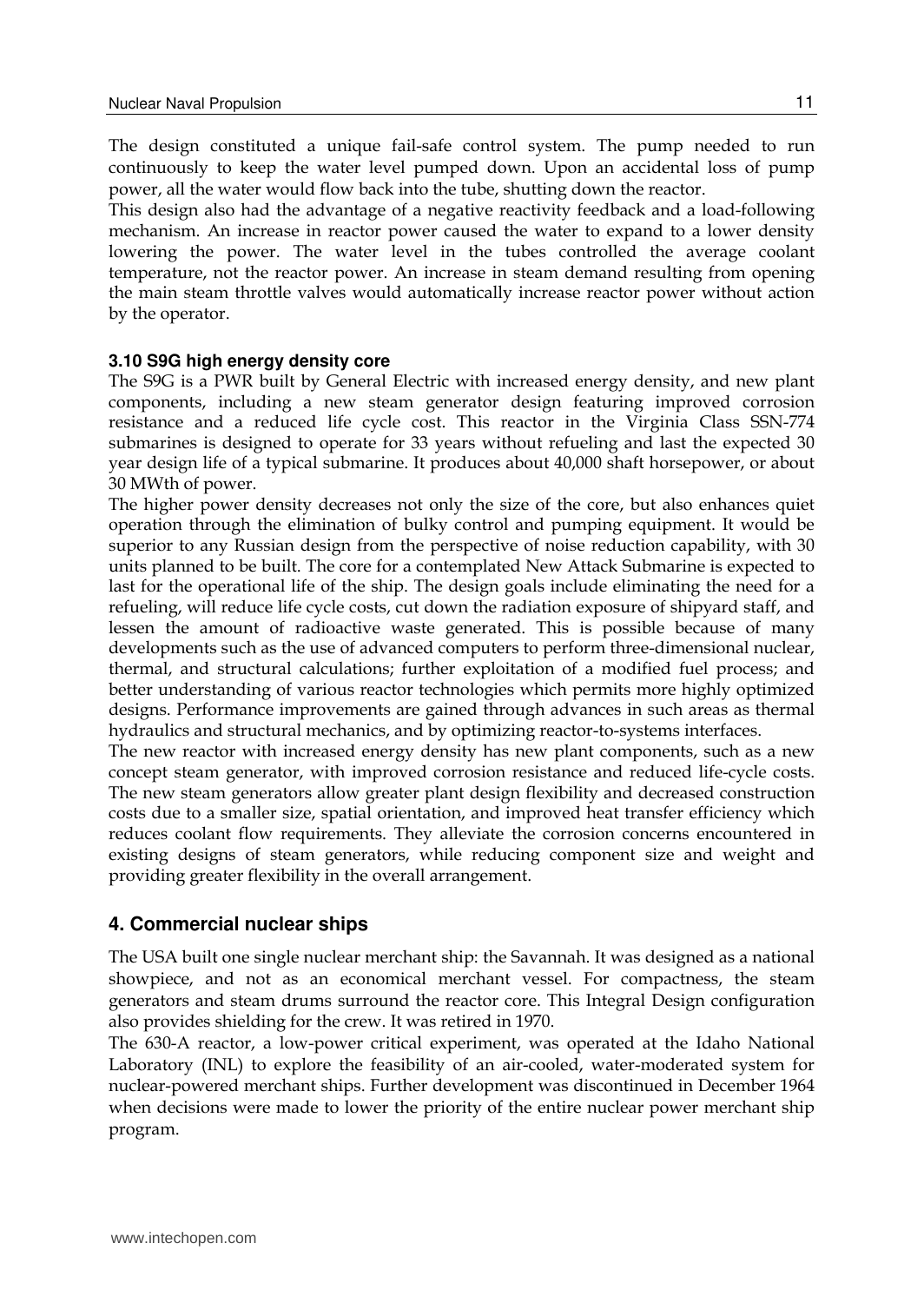Nuclear Ice Breakers like the Russian Lenin and the Arktica were a good success, not requiring refueling in the arctic regions. The Otto Hahn bulk ore carrier was built by Germany. It operated successfully for ten years. The Mutsu was an oceanographic research vessel built in Japan in 1974. Due to a design flaw causing a radiation leakage from its top radiation shield, it never became fully operational. The Sturgis MH-1A was a floating nuclear power plant ship. It was carrying a 45 Megawatts Thermal (MWth) PWR providing remote power supplies for the USA Army.

| Reactor type     | Rated power        |          |
|------------------|--------------------|----------|
|                  | shaft horse power, | $[MW]^*$ |
|                  | [shp]              |          |
| A <sub>2</sub> W | 35,000             | 26.1     |
| A4W/ A1G         | 140,000            | 104.4    |
| C <sub>1</sub> W | 40,000             | 29.8     |
| D2G              | 35,000             | 26.1     |
| S5W              | 15,000             | 11.2     |
| S <sub>5</sub> G | 17,000             | 12.7     |
| S6W              | 35,000             | 26.1     |
| S8G              | 35,000             | 26.1     |
| S9G              | 40,000             | 29.8     |

 $*1$  shp = 745.6999 Watt = 0.7456999 kW

Table 1. Power ratings of naval reactor designs.



Fig. 3. The Savannah, the first USA merchant ship.

## **5. Power plant configurations**

The nuclear navy benefited the civilian nuclear power program in several ways. It first demonstrated the feasibility of the PWR concept, which is being currently used in the majority of land based power reactors worldwide. Second, naval reactors accumulated a large number of operational experience hours, leading to improvements in the land based reactors. The highly trained naval operational crews also become of great value to the civilian nuclear utilities providing them with experienced staffs in the operation and management of the land based systems.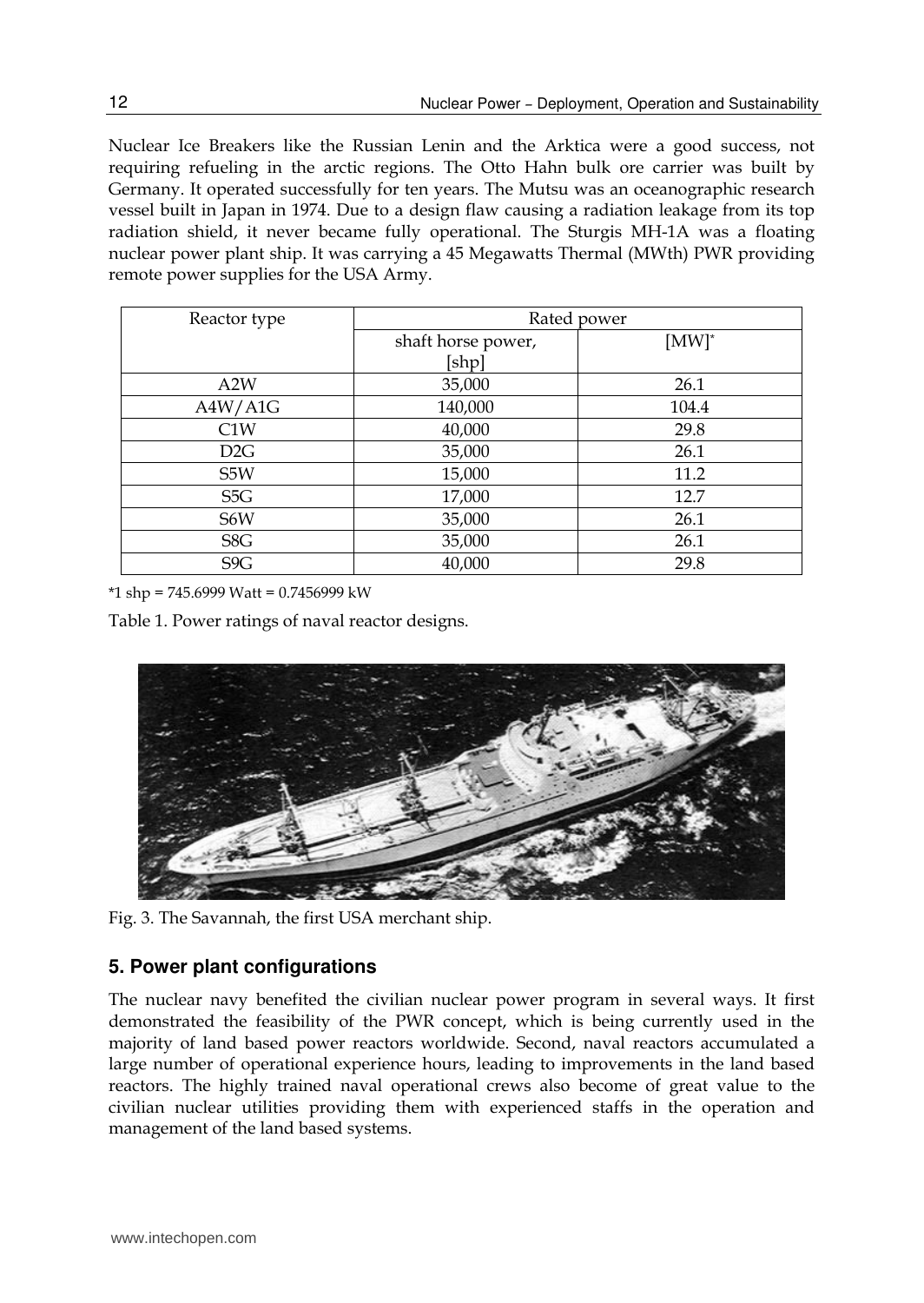

Fig. 4. The loop-type naval reactor design for the nuclear ship Savannah. The reactor core is surrounded by the heat exchangers and the steam drums providing a compact shielding design. The horizontal steam generator was replaced by a vertical tube steam generator and an integrated system in subsequent designs. 1: Reactor core, 2: Water shield, 3: Coolant inlet, 4: Pb Shield layer, 5: Steam drum, 6: Heat exchanger, 7: Pressurizer, or volume compensator, 8: Equalizer line, 9: Cutoff channel, 10: Gate valve, 11: Coolant pumps, 12: Instrumentation channel. (Broder, 1970).

Land based reactors differ in many ways from naval reactors. The thermal power of land based reactors is in the range of 3,000 MWth or higher. In contrast, a submarine reactor's power is smaller in the range of the hundreds of MWths. Land based systems use uranium fuel lightly enriched to the 3-5 percent range. This low level enrichment was imposed on the designers of land-based reactors to primarily avoid the circulation of highly enriched fuel. It is an impediment since it forces the use of a large volume for the core, increases the capital cost and hence the cost of the electricity produced. Highly enriched fuel at the 93-97 percent level is used in naval reactors to provide enough reactivity to override the xenon poison dead time, compactness as well as provide higher fuel burnup and the possibility for a single fuel loading over the useful service time of the powered ship.

Table 2 shows the composition of highly enriched fuel used in nuclear propulsion as well as space reactor designs such as the SAFE-400 and the HOMER-15 designs (Poston, 2002). Most of the activity is caused by the presence of  $U^{234}$ , which ends up being separated with the  $U^{235}$ component during the enrichment process. This activity is primarily alpha decay and does not account for any appreciable dose. Since the fuel is highly purified and there is no material such as fluorine or oxygen causing any  $(\alpha, n)$  reactions in the fuel, the alpha decay of U234 does not cause a neutron or gamma ray dose. If uranium nitride (UN) is used as fuel, the interaction threshold energy of nitrogen is well above the alpha emission energies of U<sup>234</sup>. Most of the dose prior to operation from the fuel is caused by U<sup>235</sup> decay gammas and the spontaneous fission of U<sup>238</sup>. The total exposure rate is 19.9 [µRöntgen / hr] of which the gamma dose rate contribution is 15.8 and the neutron dose rate is 4.1.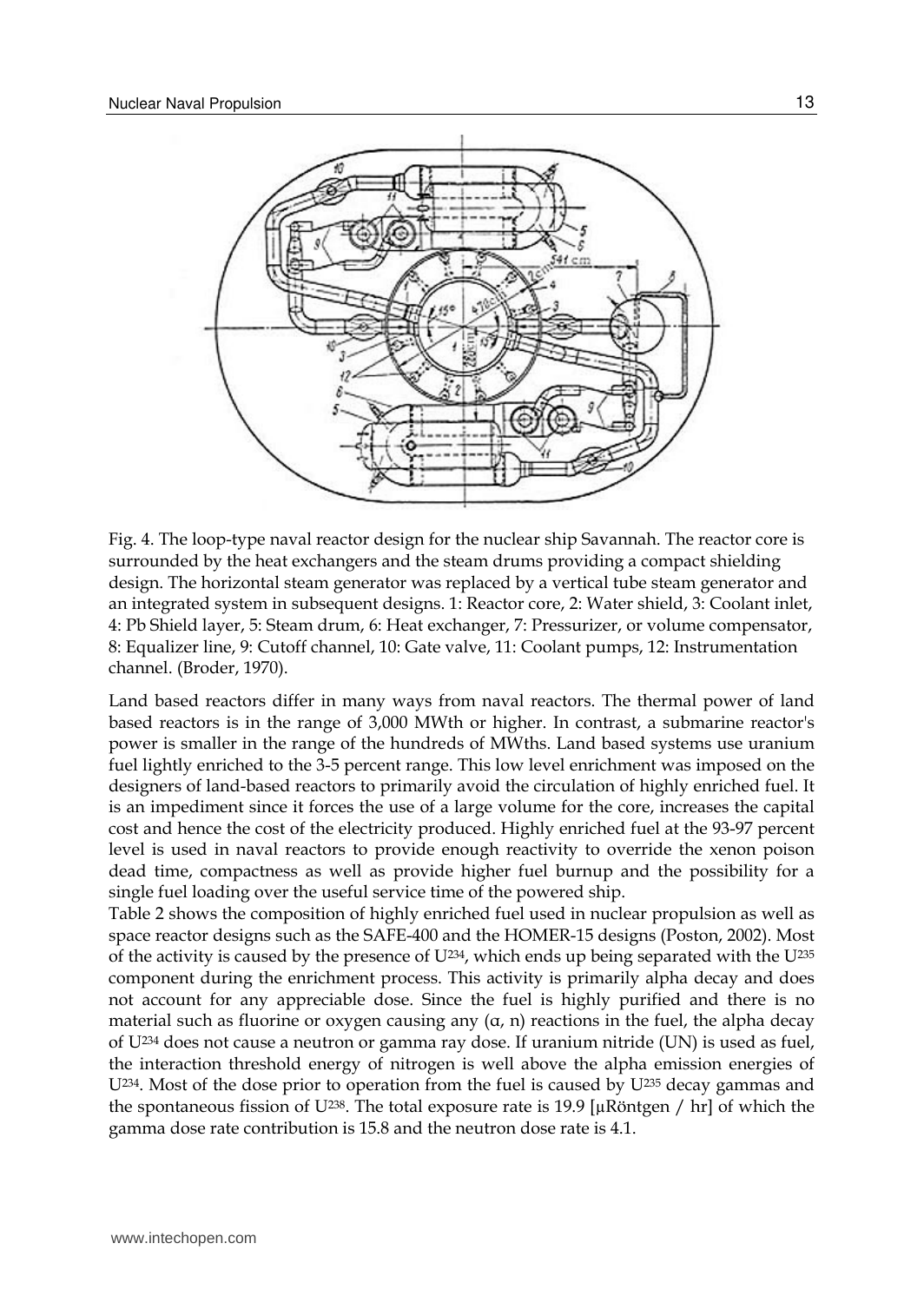| <b>Isotope</b> | Composition<br>(percent) | Activity<br>(Curies) | Decay<br>Mode | <b>Exposure Rate</b><br>Contribution<br>$[\mu R/hr]$ |
|----------------|--------------------------|----------------------|---------------|------------------------------------------------------|
|                |                          |                      |               |                                                      |
| <b>I</b> J234  | 0.74                     | 6.1                  | Alpha decay   | unappreciable                                        |
| <b>I</b> J235  | 97.00                    |                      | Decay gammas  | appreciable                                          |
| <b>I</b> J238  | 2.259                    |                      | Spontaneous   | appreciable                                          |
|                |                          |                      | fissions      |                                                      |
| $P_{11}$ 239   | 0.001                    |                      | Alpha decay   | unappreciable                                        |
| Total          |                          | 6.5                  |               | 19.9                                                 |

Table 2. Composition of highly enriched fuel for naval and space reactors designs (Poston, 2002).

Reactor operators can wait for a 24 hours period; the reactor dead time, on a land based system for the xenon fission product to decay to a level where they can restart the reactor. A submarine cannot afford to stay dead in the water for a 24 hour period if the reactor is shutdown, necessitating highly enriched fuel to provide enough high reactivity to overcome the reactor dead time effect. A nuclear submarine has the benefit of the ocean as a heat sink, whereas a land based reactor needs sufficiently large water reservoirs to be available for its safety cooling circuits

For these reasons, even though the same principle of operation is used for naval and land based reactor designs, the actual designs differ substantially. Earlier naval reactors used the loop type circuit for the reactor design for the Savannah reactor. There exists a multitude of naval reactor designs. More modern designs use the Integral circuit type.



Fig. 5. Integral type of naval reactor vessel (Collier, 1987).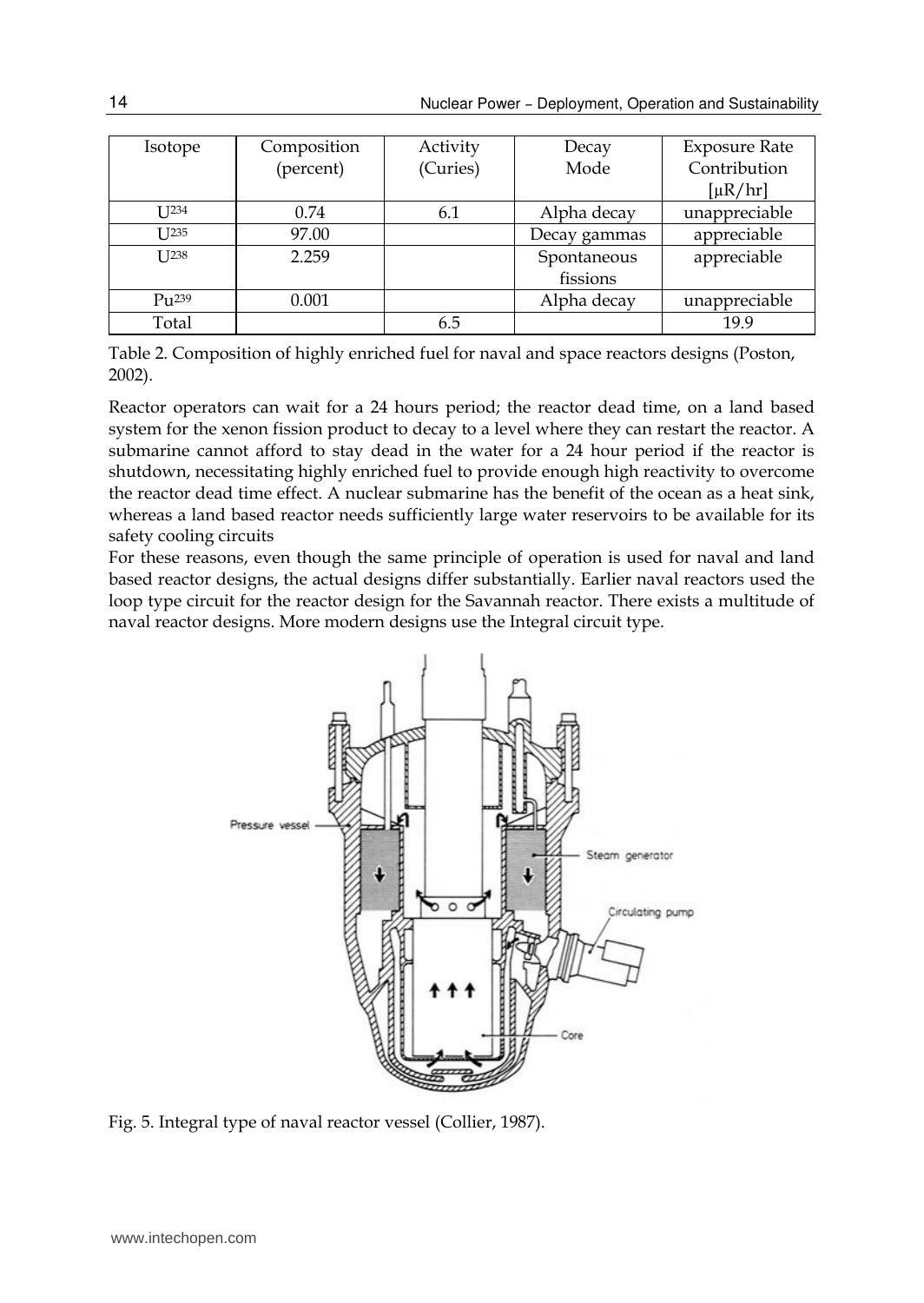Because of the weight of the power plant and shielding, the reactor and associated steam generation equipment is located at the center of the ship. Watertight bulkheads isolating the reactor components surround it. The greater part of the system is housed in a steel containment, preventing any leakage of steam to the atmosphere in case of an accident. The containment vessel for the Savannah design consisted of a horizontal cylindrical section of 10.7 meters diameter, and two hemispherical covers. The height of the containment was 15.2 meters. The control rod drives are situated in a cupola of 4.27 m in diameter, on top of the containment. The containment vessel can withstand a pressure of 13 atm. This is the pressure attained in the hypothetical maximum credible accident, or design-basis accident. It is postulated as the rupture of the primary loop and the subsequent flashing into steam of the entire coolant volume.

The secondary shielding consists of concrete, lead, and polyethylene and is positioned at the top of the containment. A prestressed concrete wall with a thickness of 122 cm surrounds the lower section of the containment. This wall rests on a steel cushion. The upper section of the secondary shielding is 15.2 cm of lead to absorb gamma radiation, and 15.2 cm of polyethylene to slow down any leaking neutrons. The space between the lead plates is filled with lead wool. The lead used in the shielding is cast by a special method preventing the formation of voids and inhomogeneities.



Fig. 6. Layout of the OK-150 plant. 1: Reactor, 2: Steam generator, 3: Main circulation pumps, 4: Control rod drives mechanism, 5: Filter, 6: Cooler, 7: Emergency cooling pump, 8: Primary circuit pressure relief valve, 9: Feedwater inlet, 10: Steam outlet (Reistad et. al., 2006).

The polyethylene sheets are spaced so as to allow thermal expansion. Thick collison mats consisting of alternate layers of steel and wood are placed on the sides of the containment. The effective dose rate at the surface of the secondary sheet does not exceed 5 cSv (rem)/year. The containment is airtight. Personnel can remain in it for up to 30 minutes after reactor shutdown and the radiation level would have fallen to less than 0.2 cSv (rem)/hr.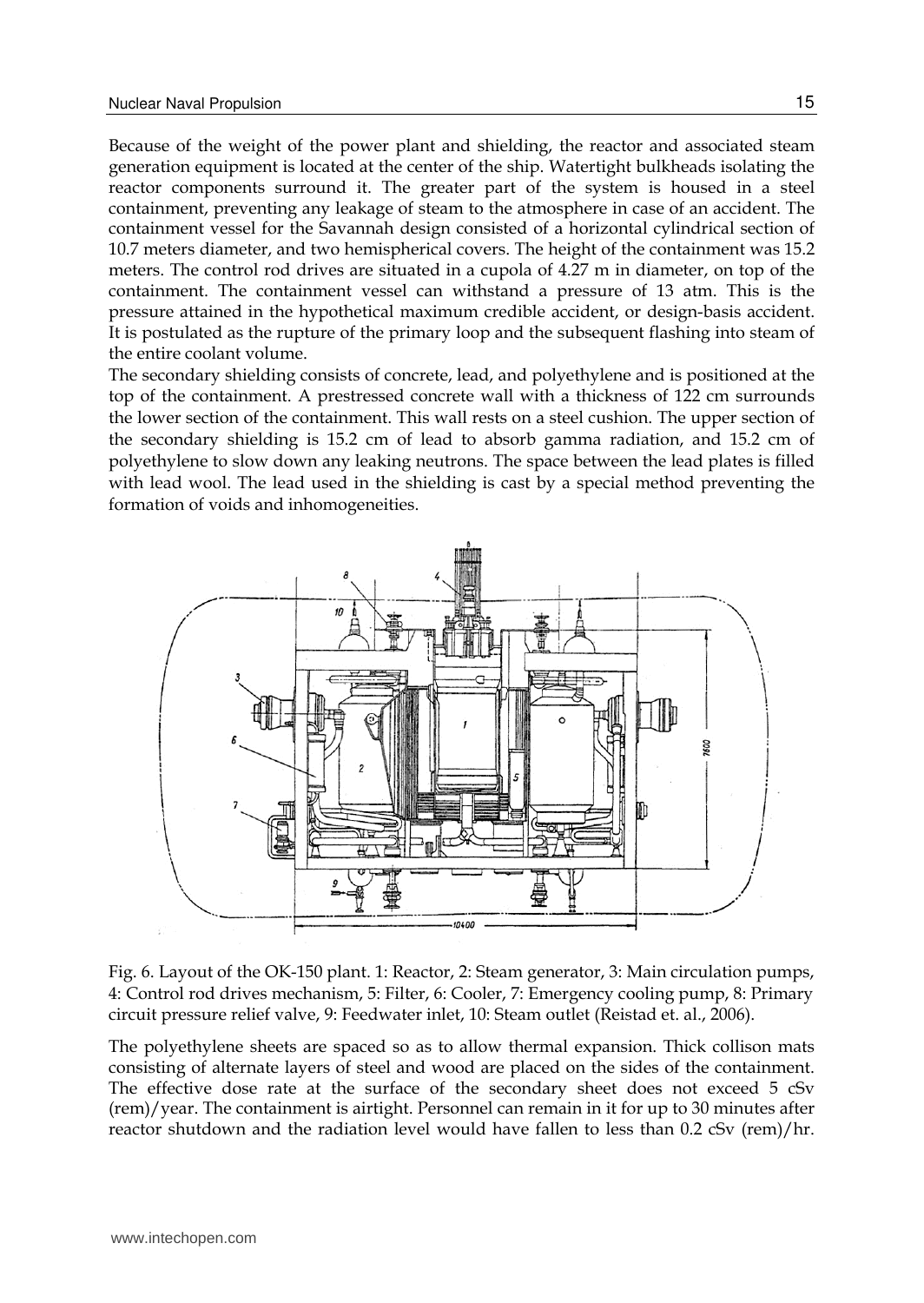The primary shielding is here made of an annular water tank that surrounds the reactor and a layer of lead attached to the outer surface of the tank, to minimize space. The height of the tank is 5.2 m, the thickness of the water layer, 84 cm, and the thickness of the lead is 5-10 cm. The weight of the primary shields is 68.2 tons, and with the water it is 118.2 tons. The weight of the containment is 227 tons. The secondary shielding weights 1795 tons consisting of: 561 tons of ordinary concrete, 289 tons of lead, 69 tons of polyethylene, and 160 tons of collison mats. The latter consist of 22 tons of wood and 138 tons of steel. The shielding complex is optimized to minimize the space used, while providing low radiation doses to the crew quarters. It is comparatively heavy because of the use of lead and steel, and is complicated to install.

The Integral circuit design offers a substantial degree of inherent safety since the pumps; the steam generators and reactor core are all contained within the same pressure vessel. Since the primary circulating fluid is contained within the vessel, any leaking fluid would be contained within the vessel in case of an accident. This also eliminates the need for extensive piping to circulate the coolant from the core to the steam generators. In loop type circuits, a possibility exists for pipe rupture or leakage of the primary coolant pipes. This source of accidents is eliminated in an integral type of a reactor (Collier, 1987).

# **6. Xenon generation**

The fission process generates a multitude of fission products with different yields (Lamarsh, 1983). Table 3 shows some of these fission products yields resulting from the fission of three fissile isotopes:

| <i>s</i> otope         | $92 \times 1233$ | $92 \times 1235$ | $94\mathrm{Pu}^{239}$ |
|------------------------|------------------|------------------|-----------------------|
| $53$ [135              | 0.04750          | 0.06390          | 0.06040               |
| $54Xe^{135}$           | 0.01070          | 0.00237          | 0.01050               |
| $61$ Pm <sup>149</sup> | 0.00795          | 0.01071          | 0.01210               |

Table 3. Fission products yields from thermal 2200 m/sec neutrons,  $\gamma_i$  [nuclei/fission event] (Lamarsh, 1983).

The most prominent of these fission products from the perspective of reactor control is  $_{54}Xe^{135}$ . It is formed as the result of the decay of  $_{53}I^{135}$ . It is also formed in fission and by the decay of the tellurium isotope:  $52Te^{135}$ . This can be visualized as follows:

$$
Fission \rightarrow 52}Te^{135} + 53}I^{135} + 54}Xe^{135}
$$
\n
$$
52}Te^{135} \rightarrow 53}I^{135} + 1e^{0} + v^{*}
$$
\n
$$
53}I^{135} \rightarrow 54}Xe^{135} + 1e^{0} + v^{*}
$$
\n
$$
54}Xe^{135} \rightarrow 55}Cs^{135} + 1e^{0} + v^{*}
$$
\n
$$
55}Cs^{135} \rightarrow 56}Ba^{135}(stable) + 1e^{0} + v^{*}
$$
\n(1)

The half lives of the components of this chain are shown in Table 4. The end of the chain is the stable isotope  $_{56}$ Ba<sup>135</sup>. Because  $_{52}$ Te<sup>135</sup> decays rapidly with a half life of 11 seconds into  $_{53}$ I<sup>135</sup>, one can assume that all  $_{53}$ I<sup>135</sup> is produced directly in the fission process.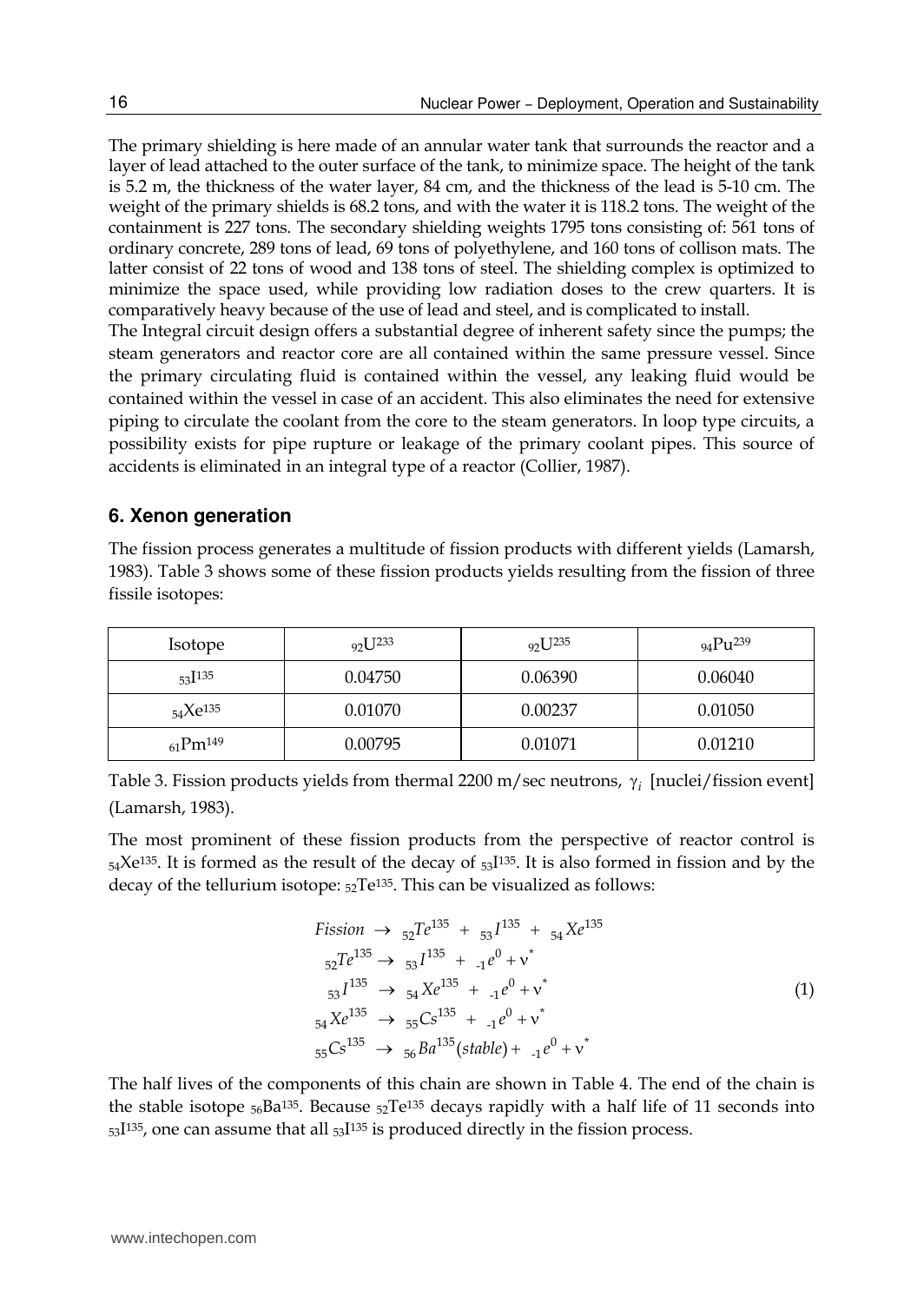Denoting I(t) as the atomic density of iodine in  $[nuclei/cm<sup>3</sup>]$ ,  $\psi$  as the thermal neutron flux [n /(cm2.sec)] one can write a rate equation for the iodine as:

$$
\frac{dI(t)}{dt} = [rate of formation of iodine from fission]
$$
  
- [rate of radioactive transformations of iodine]  

$$
\frac{dI(t)}{dt} = \gamma_I \Sigma_f \Psi - \lambda_I I(t)
$$
 (2)

where: *<sup>I</sup>*  $\gamma_I$  is the fission yield in [nuclei/fission event],

 $\Sigma_f$  is the thermal fission cross section in [cm<sup>-1</sup>],

 $\lambda_I$  is the decay constant in [sec-1], with  $\lambda_I = \frac{HZ}{T_{1/2}}$ ,  $T_{1/2}$  $\lambda_1 = \frac{\ln 2}{T_{1/2}}$ ,  $T_{1/2}$  is the half life.

| Isotope              | Half Life, $T_{1/2}$ |
|----------------------|----------------------|
| $_{52}Te^{135}$      | 11 sec               |
| $53$ <sup>[135</sup> | 6.7 <sub>hr</sub>    |
| $54Xe^{135}$         | 9.2 <sub>hr</sub>    |
| 55Cs <sup>135</sup>  | $2.3x106$ vr         |
| $56Ba^{135}$         | Stable               |

Table 4. Half lives of the isotopes in the xenon decay chain.

A rate equation can also be written for the xenon in the form:

$$
\frac{dX(t)}{dt} = [rate of formation of xenon from fission]
$$
\n
$$
+ [rate of formation of Xe from the transformation of the Iodine]
$$
\n
$$
- [rate of radioactive transformations of xenon]
$$
\n
$$
- [rate of disappearance of xenon (X) through neutron absorptions],
$$
\nor:  
\n
$$
\frac{dX(t)}{dt} = \gamma_X \Sigma_f \psi + \lambda_I I(t) - \lambda_X X(t) - \sigma_{aX} \psi X(t)
$$
\n(3)

where  $\sigma_{aX}$  is the thermal microscopic absorption cross section for xenon equal to 2.65 x 10<sup>6</sup>  $[b]$ .

The large value of the absorption cross section of Xe, and its delayed generation from iodine, affect the operation of reactors both under equilibrium and after shutdown conditions.

#### **7. Iodine and xenon equilibrium concentrations**

Under equilibrium conditions, the rate of change of the iodine as well as the xenon concentrations is zero:

$$
\frac{dI(t)}{dt} = \frac{dX(t)}{dt} = 0
$$
\n(4)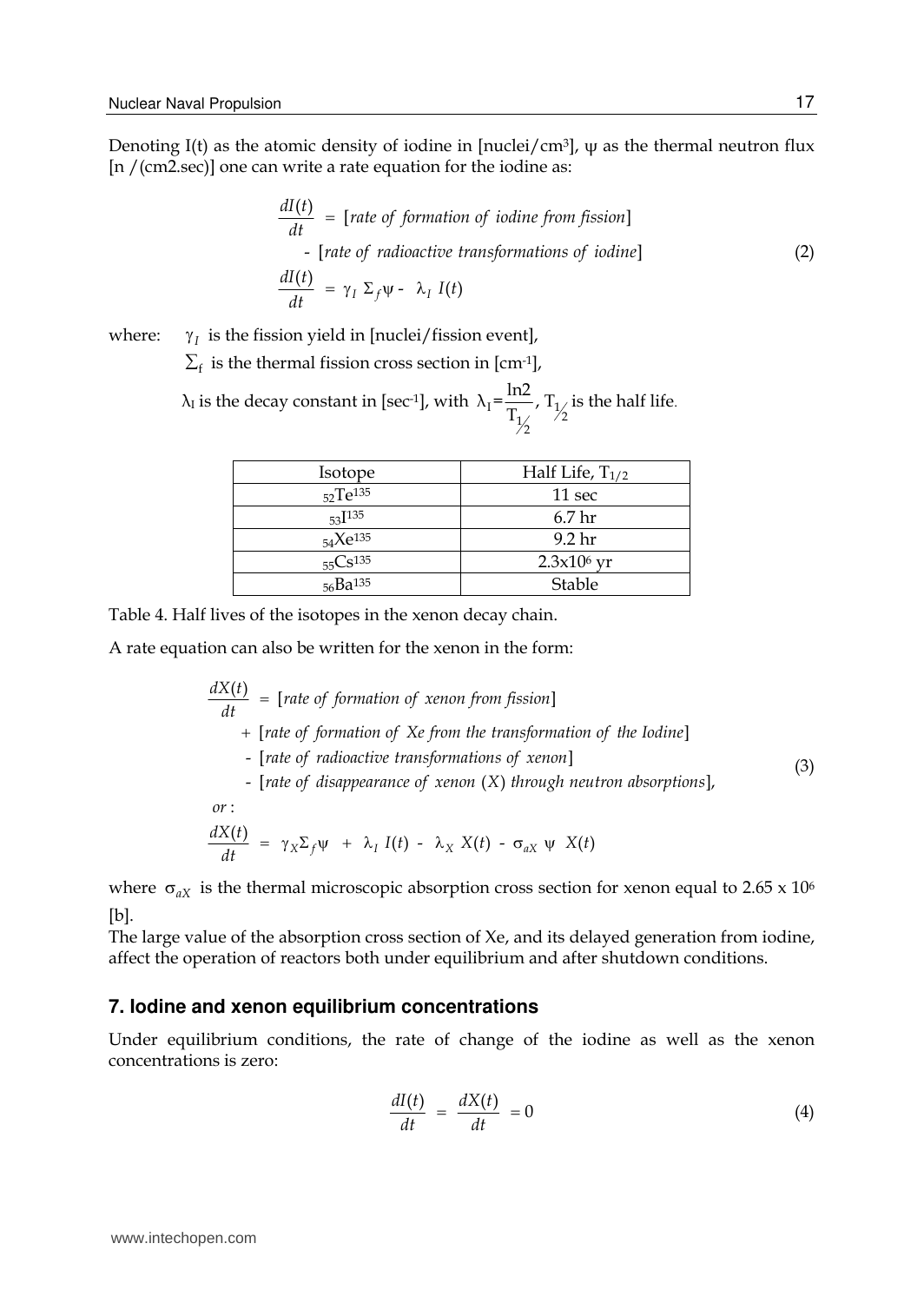This leads to an equilibrium concentration for the iodine as:

$$
I_0 = \frac{\gamma_I \Sigma_f \psi}{\lambda_I} \tag{5}
$$

The equilibrium concentration for the xenon will be:

$$
X_0 = \frac{\gamma_X \sum_f \psi + \lambda_I I_0}{\lambda_X + \sigma_{aX} \psi} \tag{6}
$$

Substituting for the equilibrium concentration of the iodine, we can write:

$$
X_0 = \frac{(\gamma_X + \gamma_I) \Sigma_f \psi}{\lambda_X + \sigma_{aX} \psi} \tag{7}
$$

#### **8. Reactivity equivalent of xenon poisoning**

Ignoring the effects of neutron leakage, since it has a minor effect on fission product poisoning, we can use the infinite medium multiplication factor for a poisoned reactor in the form of the four factor formula (Ragheb, 1982):

$$
k = \eta \varepsilon p f \tag{8}
$$

and for an unpoisoned core as:

$$
k_0 = \eta \varepsilon p f_0 \tag{9}
$$

We define the reactivity  $\rho$  of the poisoned core as:

$$
\rho = \frac{k - k_0}{k} = \frac{\Delta k}{k} = \frac{f - f_0}{f} = 1 - \frac{f_0}{f}
$$
 (10)

In this equation,

*f aF*  $\eta = \frac{v \Sigma_f}{\Sigma_{aF}}$ , is the regeneration factor,

 $\varepsilon$  is the fast fission factor,

p is the resonance escape probability,

v is the average neutron yield per fission event,

 $\Sigma_f$  is the macroscopic fission cross section,

 $\Sigma_{\text{aF}}$  is the macroscopic absorption cross section of the fuel,

f is the fuel utilization factor.

The fuel utilization factor for the unpoisoned core is given by:

$$
f_0 = \frac{\Sigma_{aF}}{\Sigma_{aF} + \Sigma_{aM}}
$$
 (11)

And for the poisoned core it is: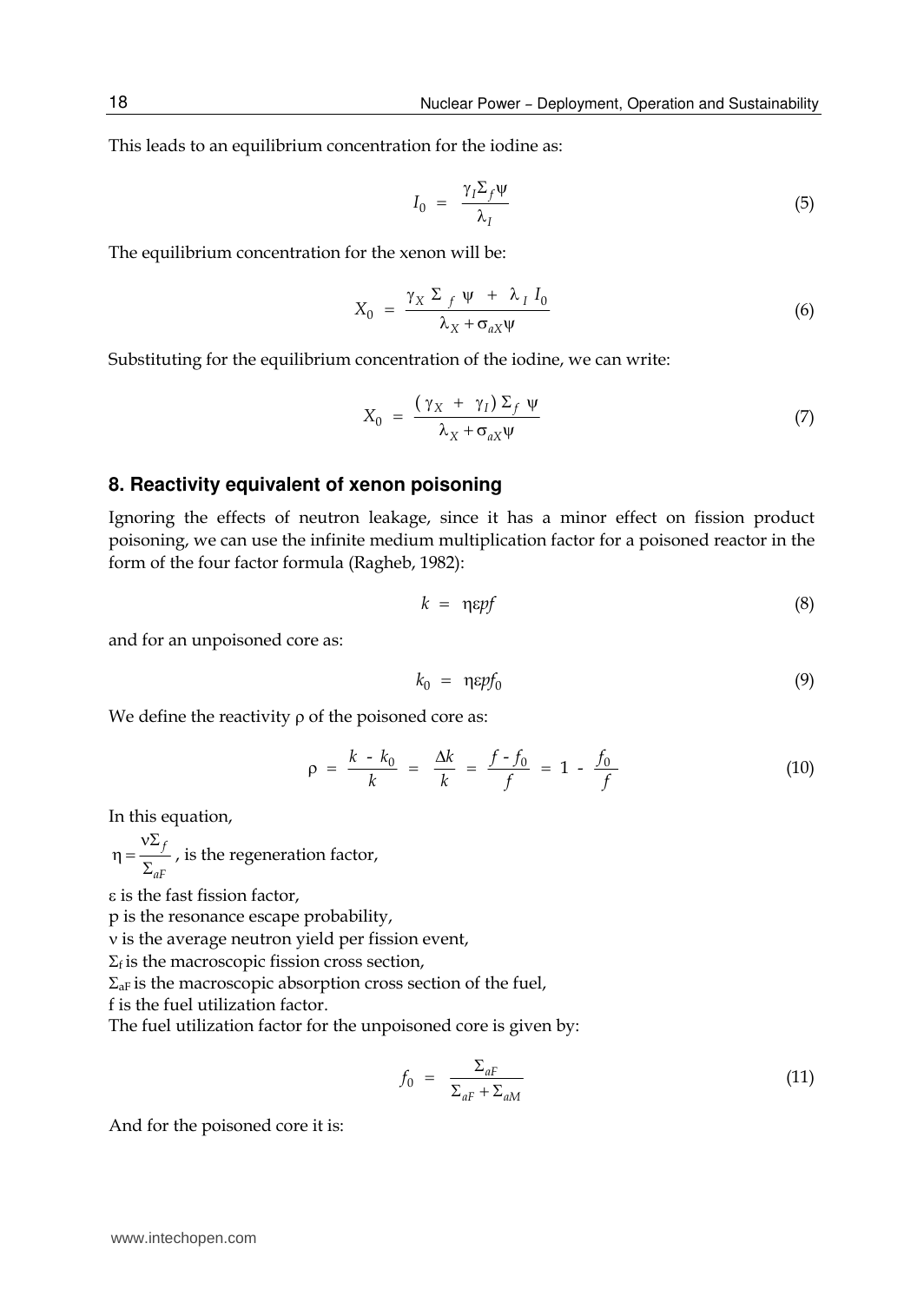$$
f = \frac{\Sigma_{aF}}{\Sigma_{aF} + \Sigma_{aM} + \Sigma_{aP}}
$$
(12)

where:

 $\Sigma_{\text{aM}}$  is the moderator's macroscopic absorption coefficient,

 $\Sigma_{\rm aP}$  is the poison's macroscopic absorption coefficients.

From the definition of the reactivity in Eqn. 10, and Eqns. 11 and 12 we can readily get:

$$
\rho = -\frac{\Sigma_{aP}}{\Sigma_{aF} + \Sigma_{aM}}
$$
\n(13)

It is convenient to express the reactivity in an alternate form. For the unpoisoned critical core:

$$
1 = k_0 = \eta \varepsilon p f_0 = \eta \varepsilon p \frac{\Sigma_{aF}}{\Sigma_{aF} + \Sigma_{aM}}
$$
(14)

From which:

$$
\Sigma_{aF} + \Sigma_{aM} = \eta \varepsilon p \Sigma_{aF} \tag{15}
$$

Substituting this value in the expression of the reactivity, and the expression for the regeneration factor, we get:

$$
\rho = -\frac{1}{\text{vep}} \frac{\Sigma_{aP}}{\Sigma_f} \tag{16}
$$

For equilibrium xenon:

$$
\Sigma_{aP} = \sigma_{aX} X_0 = \frac{(\gamma_X + \gamma_I) \Sigma_f \psi \sigma_{aX}}{\lambda_X + \sigma_{aX} \psi}
$$
(17)

Inserting the last equation for the expression for the reactivity we get:

$$
\rho = -\frac{(\gamma_X + \gamma_I)\psi\sigma_{aX}}{(\lambda_x + \sigma_{aX}\psi)\nu\varepsilon p}
$$
\n(18)

Dividing numerator and denominator by  $\sigma_{aX}$  we get:

$$
\rho = -\frac{(\gamma_X + \gamma_I)\psi}{(\frac{\lambda_X}{\sigma_{aX}} + \psi \text{ Nsp})}
$$
(18)'

The parameter:

$$
\varphi = \frac{\lambda_X}{\sigma_{aX}} = 0.77 \times 10^{13} \tag{19}
$$

at 20 degrees C, and has units of the flux [neutrons/(cm2.sec)].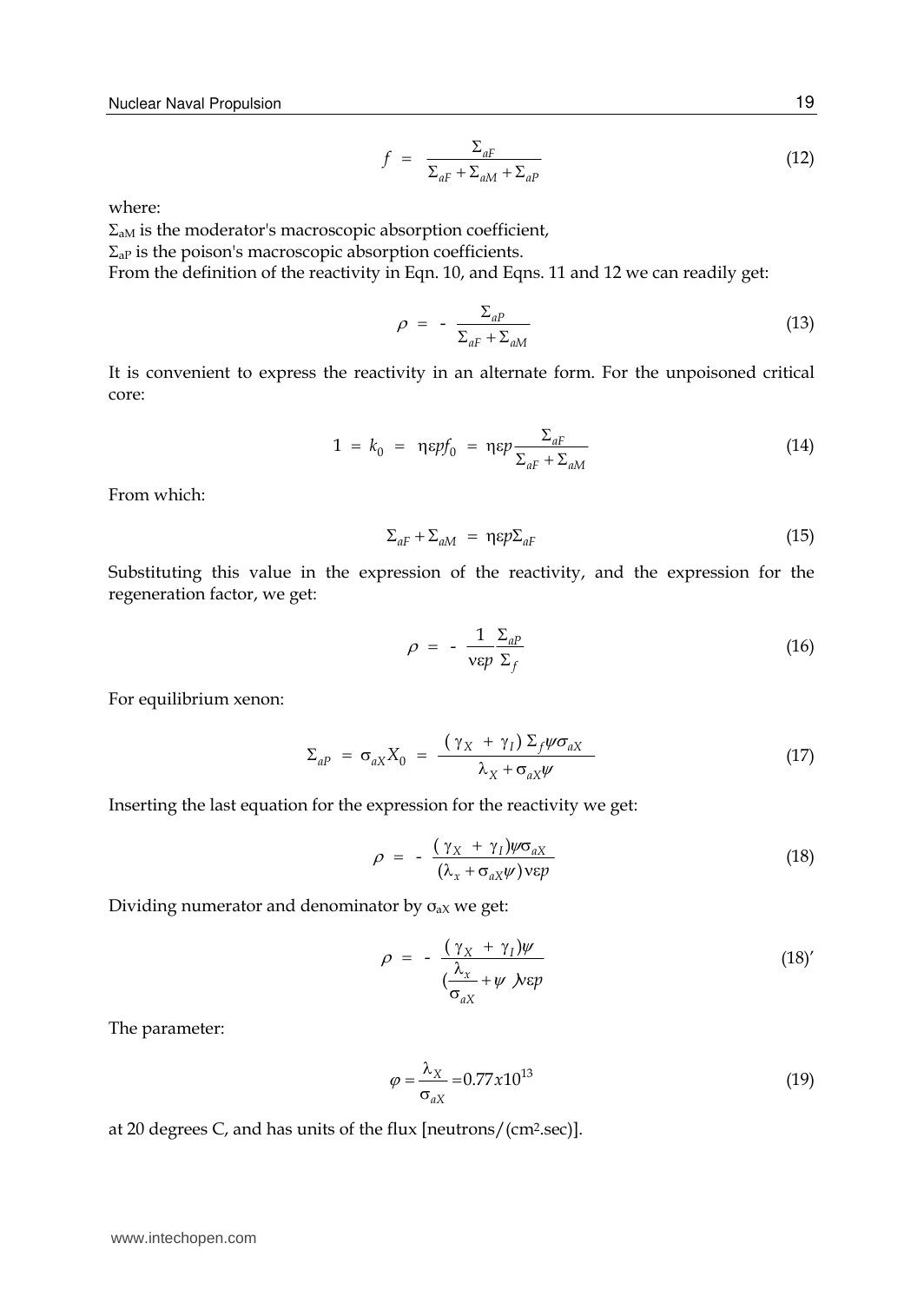The expression for the reactivity is written in terms of  $\varphi$  as:

$$
\rho = -\frac{(\gamma_X + \gamma_I)\psi}{(\varphi + \psi \text{ )sp}}
$$
 (18)

For a reactor operating at high flux,

 $\varphi \approx \psi$ ,

and we can write:

$$
\rho = -\frac{(\gamma_X + \gamma_I)}{v \varepsilon p} \tag{20}
$$

#### **Example**

For a reactor fueled with U<sup>235</sup>,  $v = 2.42$ ,  $p = \varepsilon = 1$ , the value for  $\rho$  for equilibrium xenon is:

$$
\rho = -\frac{(0.00237 + 0.06390)}{2.42} = -\frac{0.06627}{2.42} = -0.027384
$$

or a negative 2.74 percent.

## **9. Reactor dead time**

A unique behavior occurs to the xenon after reactor shutdown. Although its production ceases, it continues to build up as a result of the decay of its iodine parent. Therefore the concentration of the xenon increases after shutdown. Since its cross section for neutrons is so high, it absorbs neutrons and prevents the reactor from being restarted for a period of time denoted as the "reactor dead time."

In a land based reactor, since the xenon eventually decays, after about 24 hours, the reactor can then be restarted. In naval propulsion applications, a naval vessel cannot be left in the water unable to be restarted and vulnerable to enemy attack by depth charges or torpedoes. For this reason, naval reactor cores must be provided with enough reactivity to overcome the xenon negative reactivity after shutdown.

To analyze the behavior, let us rewrite the rate equations for iodine and xenon with  $\nu$  equal to 0 after shutdown:

$$
\frac{dI(t)}{dt} = -\lambda_I I(t) \tag{21}
$$

$$
\frac{dX(t)}{dt} = + \lambda_I I(t) - \lambda_X X(t) \tag{22}
$$

Using Bateman's solution (Ragheb, 2011), the iodine and xenon concentrations become respectively:

$$
I(t) = I_0 e^{-\lambda_l t} \tag{23}
$$

$$
X(t) = X_0 e^{-\lambda_X t} + \frac{\lambda_I}{\lambda_I - \lambda_X} I_0 (e^{-\lambda_X t} - e^{-\lambda_I t})
$$
 (24)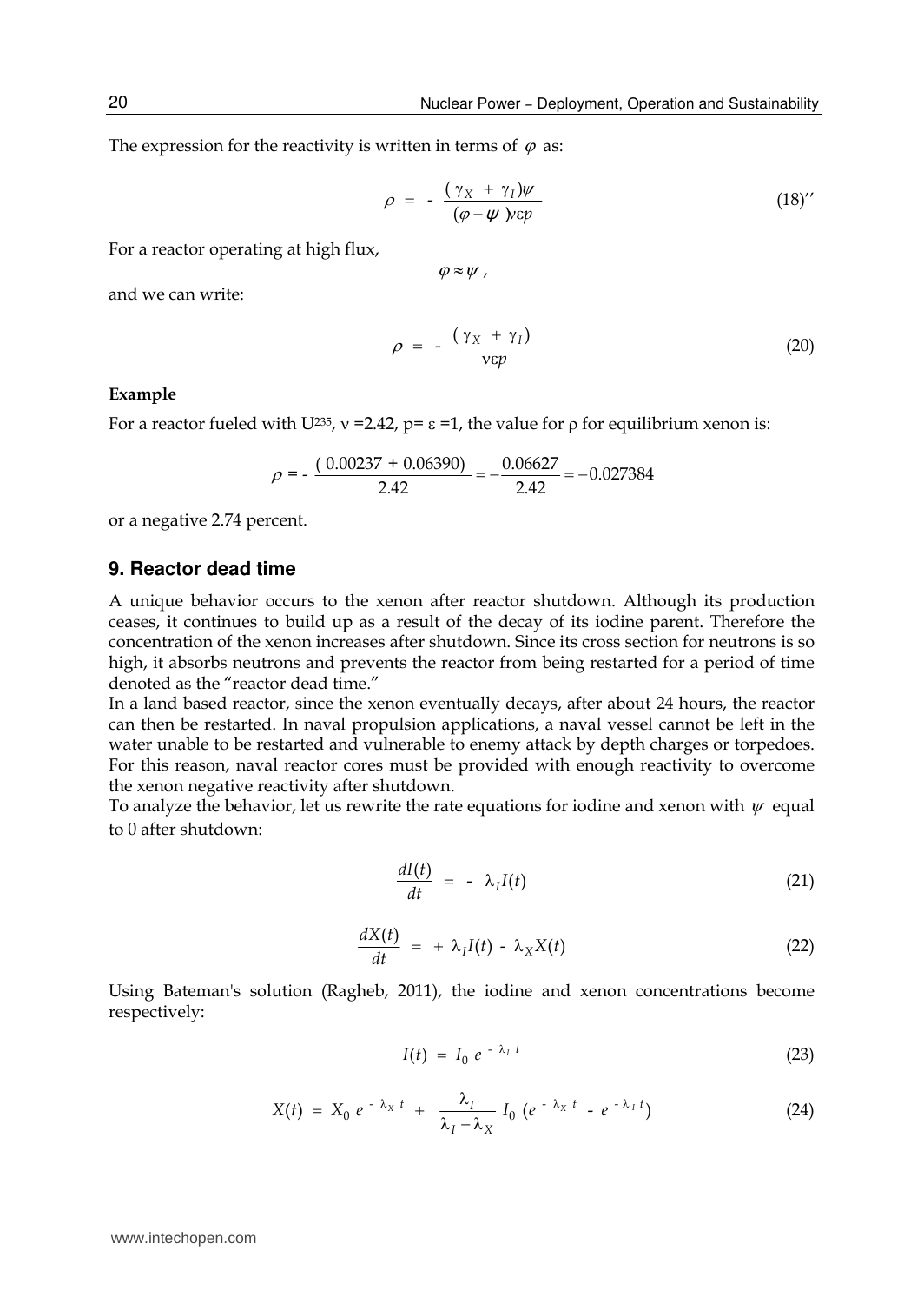Substituting for the equilibrium values of  $X_0$  and  $I_0$  we get:

$$
X(t) = \frac{(\gamma_X + \gamma_I)\Sigma_f \psi}{\lambda_X + \sigma_{aX} \psi} e^{-\lambda_X t} + \frac{\gamma_I}{\lambda_I - \lambda_X} \Sigma_f \psi(e^{-\lambda_X t} - e^{-\lambda_I t})
$$
(25)



Fig. 7. Negative reactivity due to xenon poisoning. Flux =  $5x10^{14}$  [n/(cm<sup>2</sup>.sec)] (Ragheb, 2011).

The negative reactivity due to xenon poisoning is now a function of time and is given by:

$$
\rho(t) = -\frac{1}{v \varepsilon p} \frac{\Sigma_{aP(t)}}{\Sigma_f}
$$
  
= 
$$
-\frac{1}{v \varepsilon p} \frac{\sigma_{aP} X(t)}{\Sigma_f}
$$
  
= 
$$
-\frac{\sigma_{aP} \psi}{v \varepsilon p} \left[ \frac{\gamma_X + \gamma_I}{\lambda_X + \sigma_{aX} \psi} e^{-\lambda_X t} + \frac{\gamma_I}{\lambda_I - \lambda_X} (e^{-\lambda_X t} - e^{-\lambda_I t}) \right]
$$
 (26)

Figure 7 shows the negative reactivity resulting from xenon after reactor shutdown. It reaches a minimum value, which occurs at about 10 hours after shutdown. This post shutdown reactivity is important in reactors that have operated at a high flux level. If at any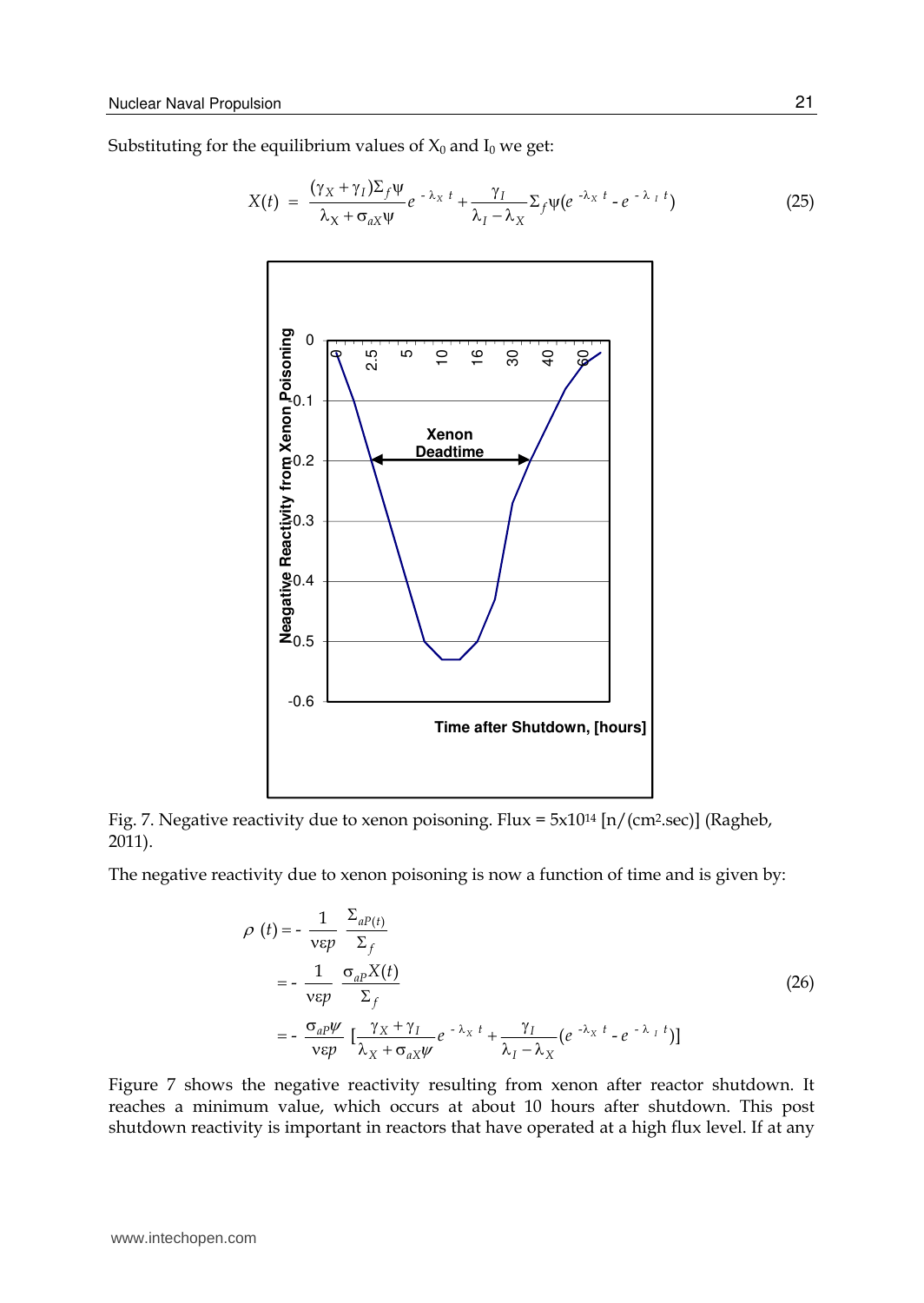time after shutdown, the positive reactivity available by removing all the control rods is less than the negative reactivity caused by xenon, the reactor cannot be restarted until the xenon has decayed. In Fig. 7, at an assumed reactivity reserve of 20 percent, during the time interval from 2.5 hours to 35 hours, the reactor cannot be restarted. This period of  $35{\text -}2.5$  = 32.5 hours is designated as the "Reactor Dead Time."

This reactor dead time is of paramount importance in mobile systems that may be prone to accidental scrams. This is more important at the end of core lifetime, when the excess reactivity is limited. For this reason, mobile reactors necessitate the adoption of special design features, providing the needed excess reactivity to override the negative xenon reactivity, such as the use of highly enriched cores.

In land based systems such as the Canadian Deuterium Uranium (CANDU) reactor concept, booster rods of highly enriched U235 are available to override the xenon dead time after shutdown, leading to a higher capacity factor. Power fluctuations induced to follow demand in any power reactor lead to xenon oscillations without any reactor shutdown. The changes of xenon concentrations due to load following are compensated for by adjusting the chemical shim or boron concentration in the coolant, and by control rods adjustments.

# **10. Nuclear navies**

The USA nuclear fleet grew rapidly at the height of the East West Cold War in the 1980s. About one fourth of the submarine fleet carried intercontinental ballistic missiles. These can be ejected by the use of compressed air while the submarine is totally submerged, with the rocket engine starting once the missile is above the water surface.

In the Falkland Islands War, a single nuclear British submarine paralyzed the entire Argentinean Naval fleet. It sunk the cruiser "General Belgrano" and forced the Argentine Navy to not deploy out of port.

During the first and second Gulf Wars, and in the Lybia conflict, the USA Navy launched Tomahawk missiles, had unchallenged use of the oceans and protected 85 percent of the war supplies that were transported by ships.

## **10.1 Navy carrier force**

The mission of the aircraft carrier force is to provide a credible, sustainable, independent forward presence and a conventional deterrence in peace times. In times of crisis, it operates as the cornerstone of joint and/or allied maritime expeditionary forces. It operates and support air attacks on enemies, protects friendly forces and engages in sustained independent operations in times of war. As an example, the vital statistics of the nuclear Nimitz Class aircraft carrier are:

| Power Plant:  | Two nuclear reactors, four shafts. |
|---------------|------------------------------------|
| Length:       | 1,092 feet.                        |
| Beam:         | 134 feet.                          |
| Displacement: | 97,000 tons at full load.          |
| Speed:        | 30 knots, 34.5 miles per hour.     |
| Aircraft:     | 85.                                |
| Crew:         | 500 officers, 5,000 enlisted.      |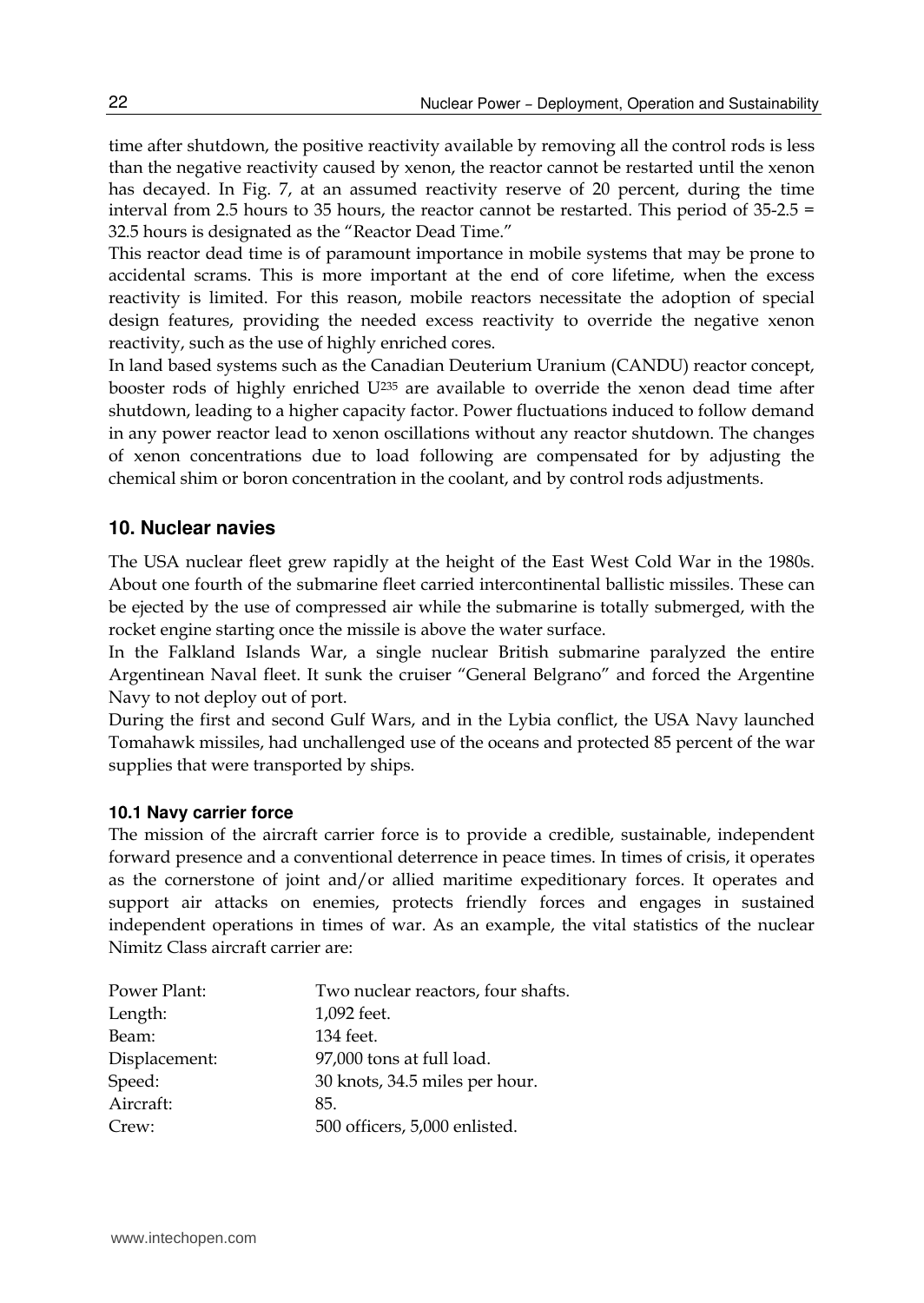#### **10.2 Nuclear submarine force**

The USA submarine force maintains its position as the world's preeminent submarine force. It incorporates new and innovative technologies allowing it to maintain dominance throughout the naval battle space. It incorporates the multiple capabilities of submarines and develops tactics for high seas control, land battle support as well as strategic deterrence. It also fills the role of a stealthy signal and intelligence gathering and a full spectrum of special operations and expeditionary missions. It includes forces of ballistic missiles submarines (SSBN), guided missile submarines (SSGN), and attack submarines (SSN). The vital statistics of the Ballistic Missile Trident submarines and the guided missiles submarines are:

| Armament, SSBN: | Trident missiles.                                   |
|-----------------|-----------------------------------------------------|
| Armament, SSGN: | 154 Tomahawk missiles, 66 Special operation Forces. |
| Power Plant:    | One nuclear reactor, one shaft.                     |
| Length:         | 560 feet.                                           |
| Beam:           | 42 feet.                                            |
| Displacement:   | 18,750 tons, submerged.                             |
| Speed:          | 20 knots, 23 miles per hour.                        |
| Crew:           | 15 officers, 140 enlisted.                          |

The statistics for the fast attack Los Angeles class submarines are:

| Power Plant:  | One nuclear reactor, one shaft. |
|---------------|---------------------------------|
| Length:       | 360 feet.                       |
| Beam:         | 33 feet.                        |
| Displacement: | 6,900 tons, submerged.          |
| Speed:        | 25 knots, 28 miles per hour.    |
| Crew:         | 12 officers, 121 enlisted.      |

## **10.3 Russian navy**

The nuclear Russian navy also reached its peak at the same time as the USA navy. The first of the Typhoon Class 25,000 ton strategic ballistic missile submarines was launched in 1980 from the Severodvinsk Shipyard on the White Sea. In the same year the first Oscar Class guided missile submarine was launched. It is capable of firing 24 long range anti-ship cruise missiles while remaining submerged. Five shipyards produced seven different classes of submarines.

The Delta IV class is nuclear-powered with two VM-4 pressurized water reactors rated at 180 MWth. There are two turbines, type GT3A-365 rated at 27.5MW. The propulsion system drives two shafts with seven-bladed fixed-pitch propellers.

#### **10.4 Chinese navy**

Five hundred years ago the contender for the dominance of the world's oceans was the Chinese imperial exploration fleet which was at its peak technologically centuries ahead of its competitors. A strategic mistake by its emperor was to neglect its sea access with the result of opening the door to European (The Opium Wars) and then Japanese military intervention and occupation. Being the world's second largest importer of petroleum after the USA, China seeks to protect its energy corridors by sea and free access to Southeast Asia sea lanes beyond the Indochinese Peninsula.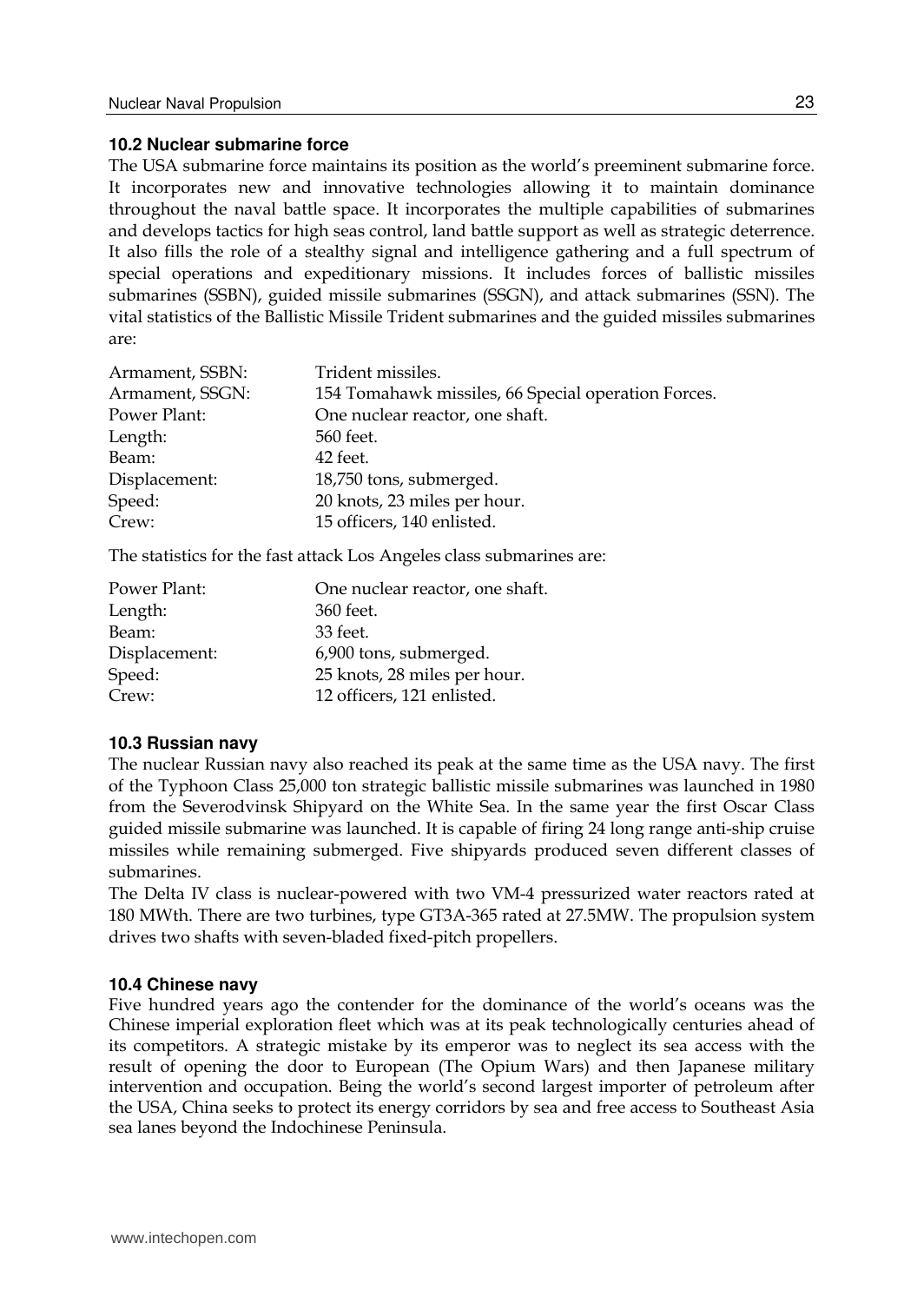China's naval fleet as of 2008 had 5 nuclear powered fast attack submarines and one ballistic missiles submarine carrying 12-16 nuclear tipped missiles with a range of 3,500 km. This is in addition to 30 diesel electric submarines with 20 other submersibles.

The Chinese submarine fleet is expected to exceed the number of USA's Seventh Fleet ships in the Pacific Ocean by 2020 with the historic patience and ambition to pursue a long term strategy of eventually matching and then surpassing the USA's regional dominance.

## **11. Nuclear cruise missile submarines**

The nuclear powered Echo I and II, and the Charlie I and II can fire eight antiship weapons cruise missiles while remaining submerged at a range of up to 100 kilometers from the intended target. These cruise missile submarines also carry ASW and anti-ship torpedoes.

The nuclear cruise missile submarines are meant to operate within range of air bases on land. Both forces can then launch coordinated attacks against an opponent's naval forces. Reconnaissance aircraft can then provide target data for submarine launched missiles.

## **12. Nuclear ballistic missile submarines**

Submarine Launched Ballistic Missiles (SLBMs) on Nuclear Powered Ballistic Missile Submarines (SSBNs) have been the basis of strategic nuclear forces. Russia had more land based Intercontinental Ballistic Missiles (ICBMs) than the SLBM forces (Weinberger, 1981).

The Russian ICBM and SLBM deployment programs initially centered on the SS-9 and SS-11 ICBMs and the SS-N-6/Yankee SLBM/SSBN weapons systems. They later used the Multiple Independently targetable Reentry Vehicles (MIRVs) SS-N-18 on the Delta Class nuclear submarines, and the SS-NX-20 on the nuclear Typoon Class SSBN submarine.

The Russian SLBM force has reached 62 submarines carrying 950 SLBMs with a total of almost 2,000 nuclear warhead reentry vehicles. Russia deployed 30 nuclear SSBNs, and the 20 tube very large Typhoon SSBN in the 1980s. These submarines were capable to hit targets across the globe from their homeports.

The 34 deployed Yankee Class nuclear submarines each carried 16 nuclear tipped missiles. The SS-N-6/Yankee I weapon system is composed of the liquid propellant SS-N-6 missile in 16 missile tubes launchers on each submarine. One version of the missiles carries a single Reentry Vehicle (RV) and has an operational range of about 2,400 to 3,000 kilometers. Another version carries 2 RVs , and has an operational range of about 3,000 kilometers.

The Delta I and II classes of submarines displaced 11,000 tons submerged and have an overall length of about 140 meters. These used the SS-N-8 long range, two stages, liquid propellant on the 12-missile tube Delta I and the 16 missile tube Delta II submarines. The SS-N-8 has a range of about 9,000 kilometers and carries one RV. The SS-N-18 was used on the 16 missile tube Delta III submarines, and has MIRV capability with a booster range of 6,500 to 8,000 kilometers, depending on the payload configuration. The Delta III nuclear submarines could cover most of the globe from the relative security of their home waters with a range of 7,500 kilometers.

The Typhoon Class at a 25,000 tons displacement, twice the size of the Delta III with a length of 170 m and 20 tubes carrying the SS-NX-20 missile each with 12 RVs, has even greater range at 8,300 kms, higher payload , better accuracy and more warheads.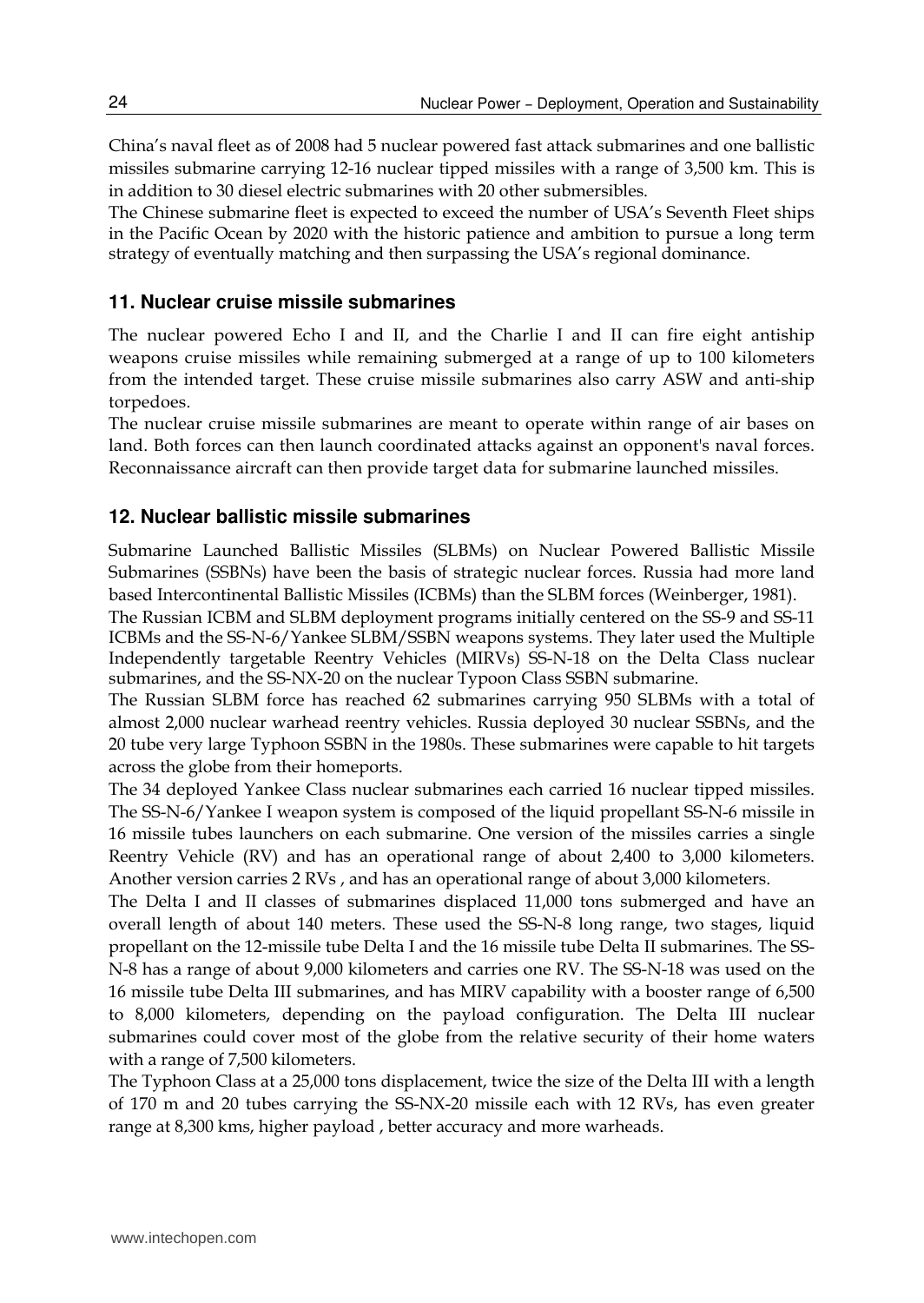## **13. Nuclear attack submarines**

At some time the Russian Navy operated about 377 submarines, including 180 nuclear powered ones, compared with 115 in the USA navy. The Russian navy operated 220 attack submarines, 60 of them were nuclear powered. These included designs of the November, Echo, Victor, and Alfa classes. The Victor class attack submarine, was characterized by a deep diving capability and high speed.

# **14. Alfa class submarines**

The Alfa Class submarine is reported to have been the fastest submarine in service in any navy. It was a deep diving, titanium hull submarine with a submerged speed estimated to be over 40 knots. The titanium hull provided strength for deep diving. It also offered a reduced weight advantage leading to higher power to weight ratios resulting in higher accelerations. The higher speed could also be related to some unique propulsion system. The high speeds of Russian attack submarines were meant to counter the advanced propeller cavitation and pump vibration reduction technologies in the USA designs, providing them with silent and stealth hiding and maneuvering.



Fig. 8. The Nuclear Powered Russian VICTOR I class Attack Submarine (Weinberger, 1981).

The Alfa Class of Russian submarines used a lead and bismuth alloy cooled fast reactors. They suffered corrosion on the reactor components and activation through the formation of the highly toxic Po210 isotope. Refueling needed a steam supply to keep the liquid metal molten above 257 oF.

Advantages were a high cycle efficiency and that the core can be allowed to cool into a solid mass with the lead providing adequate radiation shielding. This class of submarines has been decommissioned.

# **15. Seawolf class submarines**

The Seawolf class of submarines provided stealth, endurance and agility and are the most heavily armed fast attack submarines in the world.

They provided the USA Navy with undersea weapons platforms that could operate in any scenario against any threat, with mission and growth capabilities that far exceed Los Angeles-class submarines. The robust design of the Seawolf class enabled these submarines to perform a wide spectrum of military assignments, from underneath the Arctic icepack to littoral regions of the world. These were capable of entering and remaining in the backyards of potential adversaries undetected, preparing and shaping the battle space and striking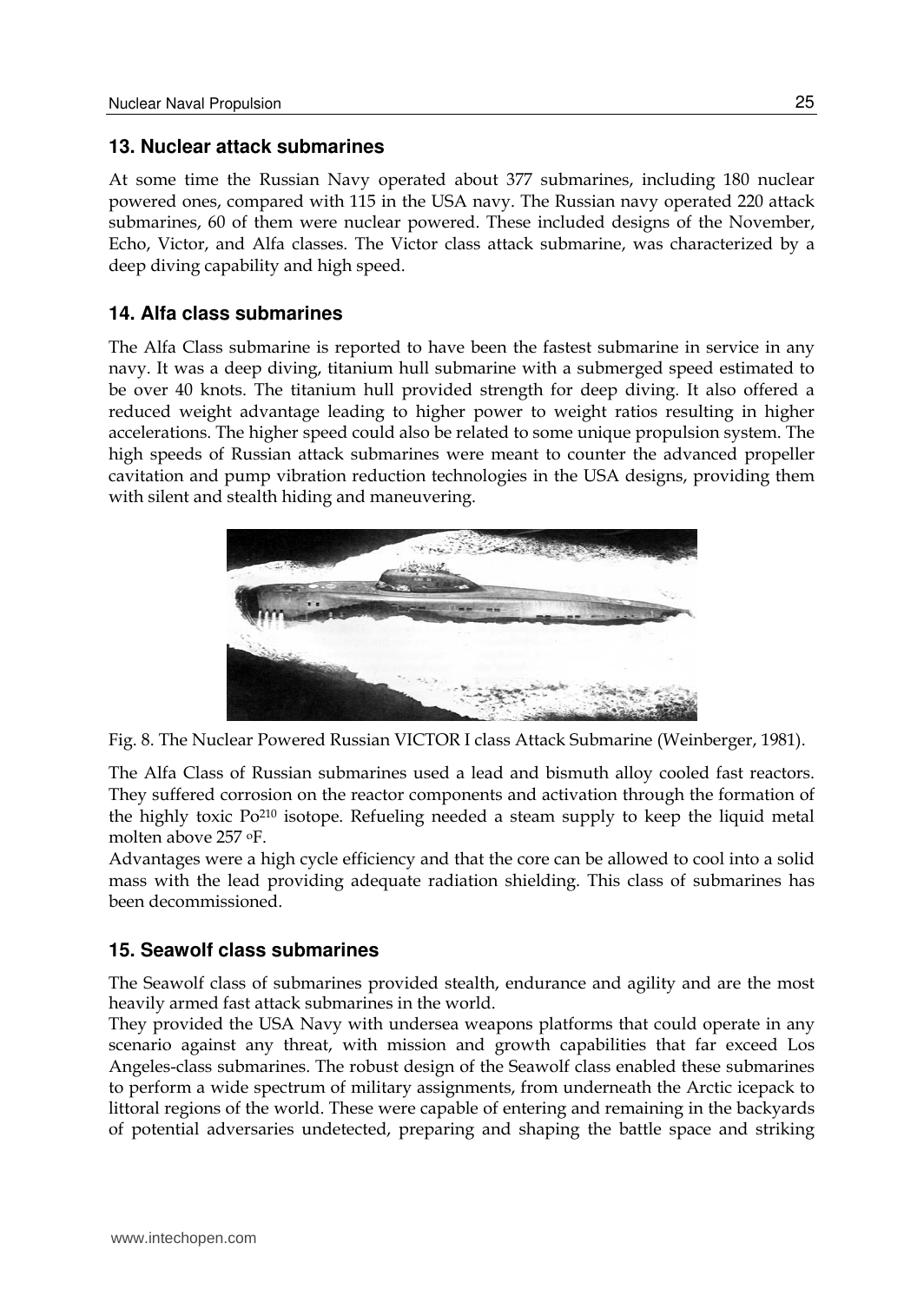| Builder                | General Dynamics, Electric Boat Division.               |
|------------------------|---------------------------------------------------------|
| Power plant            | One S6W nuclear reactor, one shaft.                     |
| Length                 | SSN 21 and SSN 22: 353 feet (107.6 meters)              |
|                        | SSN 23: 453 feet (138 meters)                           |
| Beam                   | 40 feet (12.2 meters)                                   |
| Submerged Displacement | SSN 21 and SSN 22: 9,138 tons (9,284 metric tons)       |
|                        | SSN 23 12,158 tons (12,353 metric tons)                 |
| Speed                  | 25+ knots (28+ miles / hour, 46.3+ kilometers / hour)   |
| Crew                   | 140: 14 Officers; 126 Enlisted                          |
| Armaments              | Tomahawk missiles, MK-48 torpedoes, eight torpedo tubes |
| Commissioning dates    | Seawolf: July 19, 1997                                  |
|                        | Connecticut: December11, 1998;                          |
|                        | Jimmy Carter: February 19, 2005.                        |

rapidly. Their missions include surveillance, intelligence collection, special warfare, cruise missile strike, mine warfare, and anti-submarine and anti-surface ship warfare

Table 5. Seawolf class of submarines technical specifications.

## **16. Ohio class submarines**

The Ohio Class submarine is equipped with the Trident strategic ballistic missile from Lockheed Martin Missiles and Space. The Trident was built in two versions, Trident I (C4), which is phased out, and the larger and longer range Trident II (D5), which entered service in 1990. The first eight submarines, (SSBN 726 to 733 inclusive) were equipped with Trident I and the following ten (SSBN 734 to 743) carry the Trident II. Conversion of the four Trident I submarines remaining after the START II Treaty (Henry M. Jackson, Alabama, Alaska and Nevada), to Trident II began in 2000 and completed in 2008. Lockheed Martin produced 12 Trident II missiles for the four submarines.

The submarine has the capacity for 24 Trident missile tubes in two rows of 12. The dimensions of the Trident II missile are length 1,360 cm x diameter 210 cm and the weight is 59,000 kg. The three-stage solid fuel rocket motor is built by ATK (Alliant Techsystems) Thiokol Propulsion. The USA Navy gives the range as "greater than 7,360 km" but this could be up to 12,000 km depending on the payload mix. Missile guidance is provided by an inertial navigation system, supported by stellar navigation. Trident II is capable of carrying up to twelve MIRVs, each with a yield of 100 kilotons, although the SALT treaty limits this number to eight per missile. The circle of equal probability, or the radius of the circle within which half the strikes will impact, is less than 150 m. The Sperry Univac Mark 98 missile control system controls the 24 missiles.

The Ohio class submarine is fitted with four 533 mm torpedo tubes with a Mark 118 digital torpedo fire control system. The torpedoes are the Gould Mark 48 torpedoes. The Mark 48 is a heavy weight torpedo with a warhead of 290 kg, which has been operational in the USA Navy since 1972. The torpedo can be operated with or without wire guidance and the system has active and/or passive acoustic homing. The range is up to 50 km at a speed of 40 knots. After launch, the torpedo carries out target search, acquisition and attack procedures delivering to a depth of 3,000 ft.

The Ohio class submarine is equipped with eight launchers for the Mk 2 torpedo decoy. Electronic warfare equipment is the WLR-10 threat warning system and the WLR-8(V)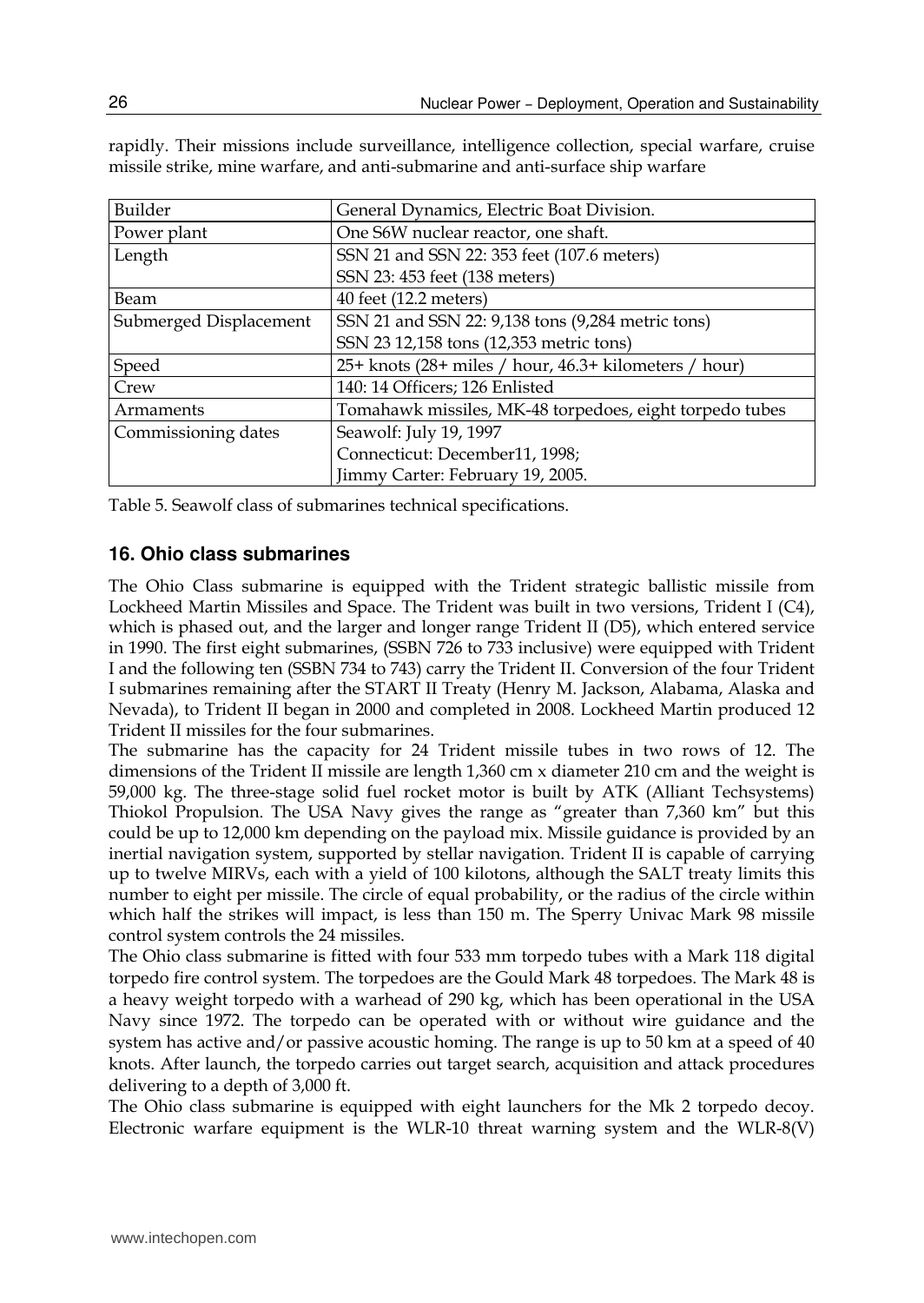surveillance receiver from GTE of Massachusetts. The WLR-8(V) uses seven YIG tuned and vector tuned super heterodyne receivers to operate from 50MHz up to J-band. An acoustic interception and countermeasures system, AN/WLY-1 from Northrop Grumman, has been developed to provide the submarine with an automatic response against torpedo attack.

The surface search, navigation and fire control radar is BPS 15A I/J band radar. The sonar suite includes: IBM BQQ 6 passive search sonar, Raytheon BQS 13, BQS 15 active and passive high-frequency sonar, BQR 15 passive towed array from Western Electric, and the active BQR 19 navigation sonar from Raytheon. Kollmorgen Type 152 and Type 82 periscopes are fitted.

The main machinery is the GE PWR S8G reactor system with two turbines providing 60,000 hp and driving a single shaft. The submarine is equipped with a 325 hp Magnatek auxiliary propulsion motor. The propulsion provides a speed in excess of 18 knots surfaced and 25 knots submerged.

It is designed for mine avoidance, special operations forces delivery and recovery. It uses non acoustic sensors, advanced tactical communications and non acoustic stealth. It is equipped with conformal sonar arrays which seek to provide an optimally sensor coated submarine with improved stealth at a lower total ownership cost. New technology called Conformal Acoustic Velocity Sonar (CAVES) could replace the existing Wide Aperture Array technology and is to be implemented in units of the Virginia Class.

| Power Plant      | Single S9G PWR                                  |
|------------------|-------------------------------------------------|
|                  | Single shaft with pump jet propulsion           |
|                  | One secondary propulsion submerged motor        |
| Displacement     | 7,800 tons, submerged                           |
| Length           | 277 ft                                          |
| Draft            | 32 ft                                           |
| Beam             | 34 ft                                           |
| Speed            | 25+ knots, submerged                            |
| Horizontal tubes | Four 21 inches torpedo tubes                    |
| Vertical tubes   | 12 Vertical Launch System Tubes                 |
| Weapon systems   | 39, including:                                  |
|                  | Vertical Launch System Tomahawk Cruise Missiles |
|                  | Mk 48 ADCAP Heavy weight torpedoes              |
|                  | <b>Advanced Mobile Mines</b>                    |
|                  | Unmanned Undersea Vehicles                      |
| Special warfare  | Dry Deck Shelter                                |
| Sonars           | Spherical active/passive arrays                 |
|                  | Light Weight Wide Aperture Arrays               |
|                  | TB-16, TB-29 and future towed arrays            |
|                  | High frequency chin and sail arrays             |
| Counter measures | 1 internal launcher                             |
|                  | 14 external launchers                           |
| Crew             | 113 officers and men                            |

Table 6. Technical Specifications of the Virginia Class of Submarines.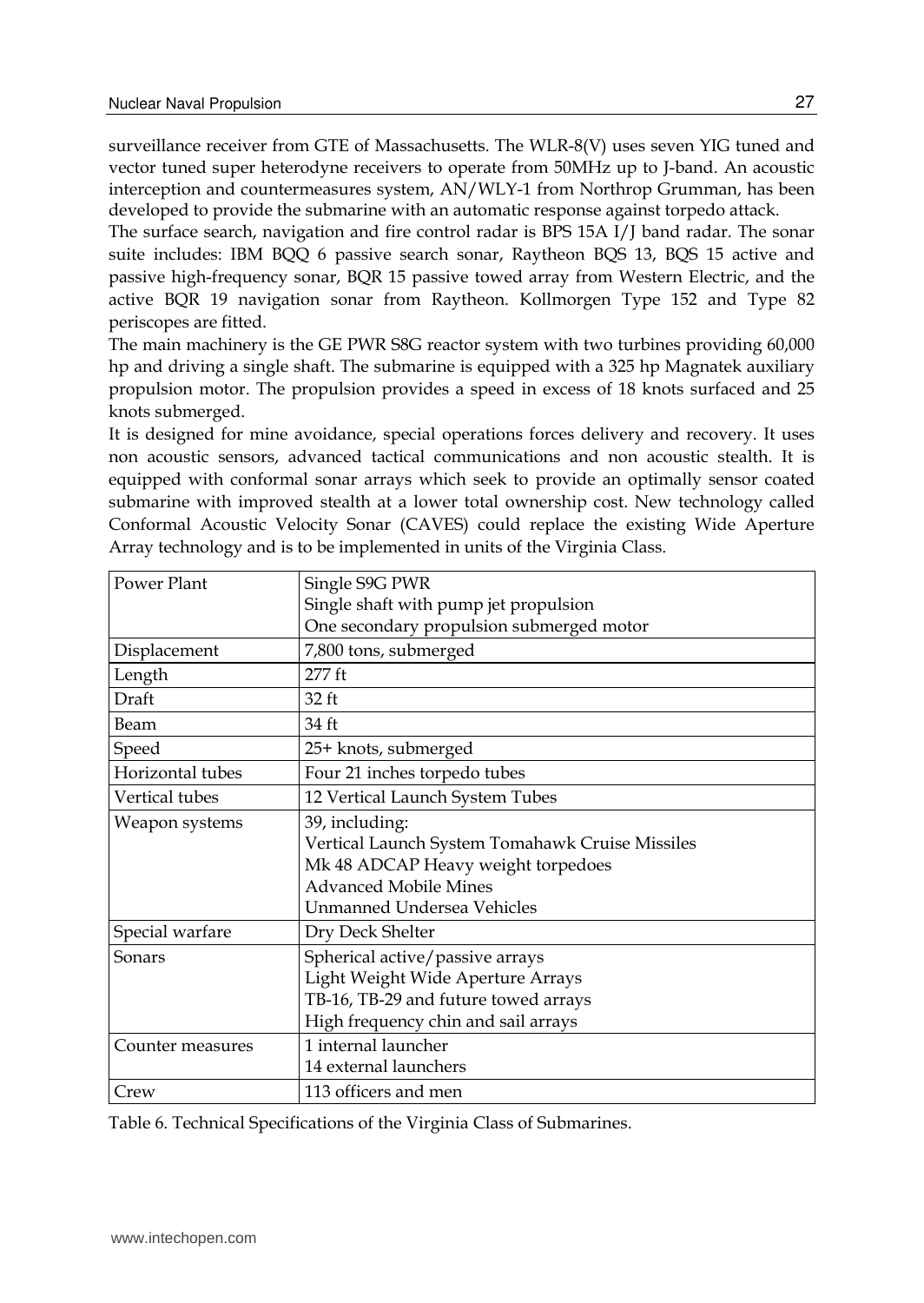High Frequency Sonar will play a more important role in future submarine missions as operations in the littorals require detailed information about the undersea environment to support missions requiring high quality bathymetry, precision navigation, mine detection or ice avoidance. Advanced High Frequency Sonar systems are under development and testing that will provide submarines unparalleled information about the undersea environment. This technology will be expanded to allow conformal sonar arrays on other parts of the ship that will create new opportunities for use of bow and sail structure volumes while improving sonar sensor performance.

## **17. Nuclear ice-breakers**

Nuclear-powered icebreakers were constructed by Russia for the purpose of increasing the shipping along the northern coast of Siberia, in ocean waters covered by ice for long periods of time and river shipping lanes. The nuclear powered icebreakers have far more power than their diesel powered counterparts, and for extended time periods. During the winter, the ice along the northern Russian sea way varies in thickness from 1.2 - 2 meters. The ice in the central parts of the Polar Sea is 2.5 meters thick on average. Nuclear-powered icebreakers can break this ice at speeds up to 10 knots. In ice free waters the maximum speed of the nuclear powered icebreakers is 21 knots. In 1988 the NS Sevmorpu was commissioned in Russia to serve the northern Siberian ports. It is a 61,900 metric tonnes, 260 m long and is powered by the KLT-40 reactor design, delivering 32.5 propeller MW from the 135 MWth reactor.

Russia operated at some time up to eight nuclear powered civilian vessels divided into seven icebreakers and one nuclear-powered container ship. These made up the world's largest civilian fleet of nuclear-powered ships. The vessels were operated by Murmansk Shipping Company (MSC), but were owned by the Russian state. The servicing base Atomflot is situated near Murmansk, 2 km north of the Rosta district.

Icebreakers facilitated ores transportation from Norilsk in Siberia to the nickel foundries on the Kola Peninsula, a journey of about 3,000 kms. Since 1989 the nuclear icebreakers have been used to transport wealthy Western tourists to visit the North Pole. A three week long trip costs \$ 25,000.

The icebreaker Lenin, launched in 1957 was the world's first civilian vessel to be propelled by nuclear power. It was commissioned in 1959 and retired from service in 1989. Eight other civilian nuclear-powered vessels were built: five of the Arktika class, two river icebreakers and one container ship. The nuclear icebreaker Yamal, commissioned in 1993, is the most recent nuclear-powered vessel added to the fleet.

The nuclear icebreakers are powered by PWRs of the KLT-40 type. The reactor contains fuel enriched to 30-40 percent in U235. By comparison, nuclear power plants use fuel enriched to only 3-5 percent. Weapons grade uranium is enriched to over 90 percent. American submarine reactors are reported to use up to 97.3 percent enriched U<sup>235</sup>. The irradiated fuel in test reactors contains about 32 percent of the original  $U^{235}$ , implying a discharge enrichment of  $97.3 \times 0.32 = 31.13$  percent enrichment.

Under normal operating conditions, the nuclear icebreakers are only refueled every three to four years. These refueling operations are carried out at the Atomflot service base. Replacement of fuel assemblies takes approximately 1 1/2 months.

For each of the reactor cores in the nuclear icebreakers, there are four steam generators that supply the turbines with steam. The third cooling circuit contains sea water that condenses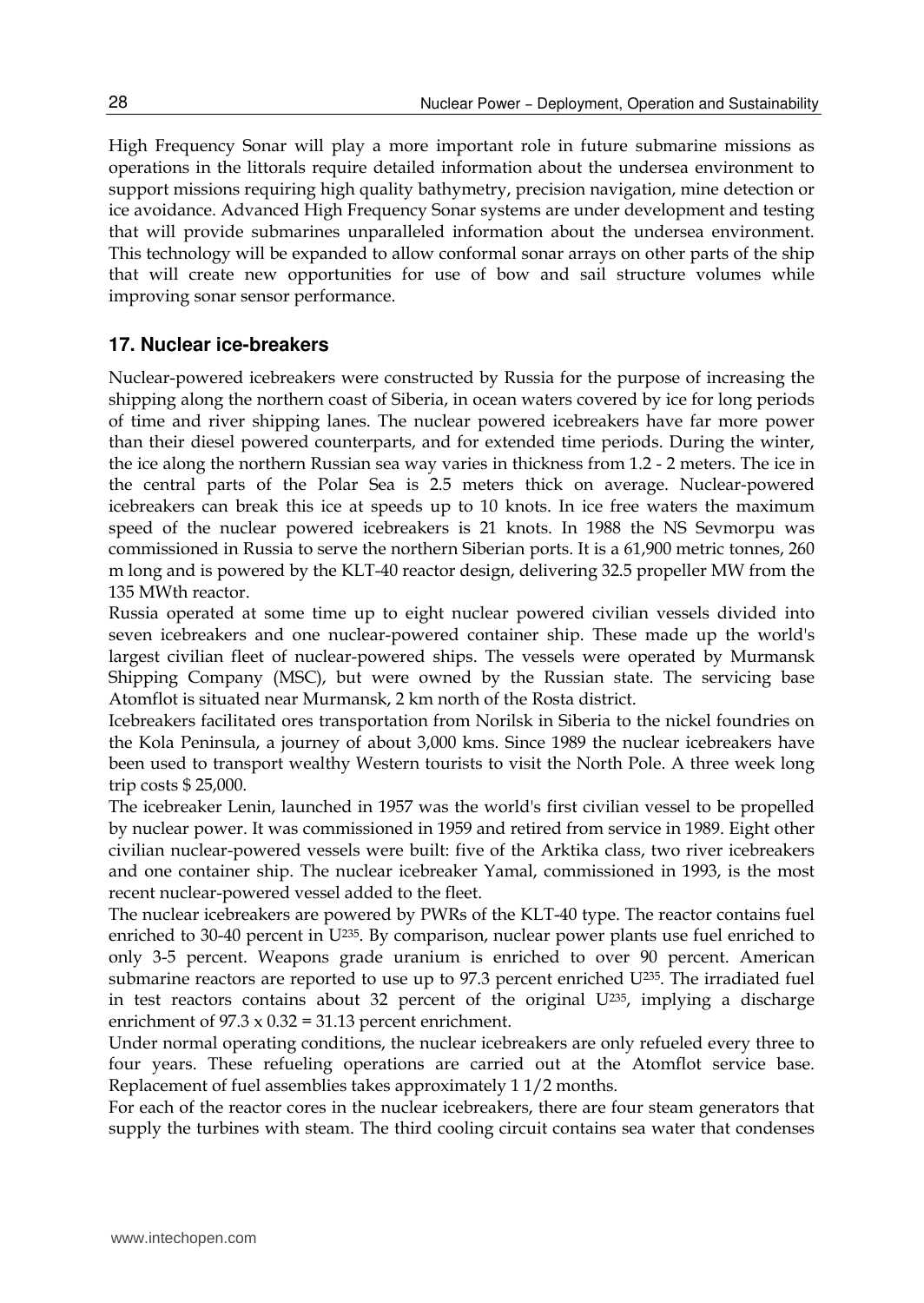and cools down the steam after it has run through the turbines. The icebreaker reactors' cooling system is especially designed for low temperature Arctic sea water.

# **18. Discussion: Defining trends**

Several trends may end up shaping the future of naval ship technology: the all electrical ship, stealth technology, littoral vessels and moored barges for power production. Missions of new naval systems are evolving towards signal intelligence gathering and clandestine special forces insertion behind enemy lines requiring newer designs incorporating stealth configurations and operation.

The all-electric ship propulsion concept was adopted for the future surface combatant power source. This next evolution or Advanced Electrical Power Systems (AEPS) involves the conversion of virtually all shipboard systems to electric power; even the most demanding systems, such as propulsion and catapults aboard aircraft carriers. It would encompass new weapon systems such as modern electromagnetic rail-guns and free electron lasers.

Littoral vessels are designed to operate closer to the coastlines than existing vessels such as cruisers and destroyers. Their mission would be signal intelligence gathering, stealth insertion of Special Forces, mine clearance, submarine hunting and humanitarian relief. Unmanned Underwater Vehicles (UUVs), monitored by nuclear-powered Virginia Class submarines would use Continuous Active Sonar (CAS) arrays which release a steady stream of energy, the sonar equivalent of a flashlight would be used as robots to protect carrier groups and turning attacking or ambushing submarines from being the hunters into being the hunted.

## **18.1 All electric propulsion and stealth ships**

The CVN-21's new nuclear reactor not only will provide three times the electrical output of current carrier power plants, but also will use its integrated power system to run an Electro Magnetic Aircraft Launch System (EMALS) to replace the current steam-driven catapults, combined with an Electromagnetic Aircraft Recovery System (EARS). To store large amounts of energy, flywheels, large capacitor banks or other energy storage systems would have to be used.

A typical ship building experience involved the design conversion of one class of submarines to an all-electric design. The electric drive reduced the propulsion drive system size and weight; eliminating the mechanical gearbox. However, the power system required extensive harmonic filtering to eliminate harmonic distortion with the consequence that the overall vessel design length increased by 10 feet.

Tests have been conducted to build stealth surface ships based on the technology developed for the F-117 Nighthawk stealth fighter. The first such system was built by the USA Navy as "The Sea Shadow." The threat from ballistic anti ship missiles and the potential of nuclear tipped missiles has slowed down the development of stealth surface ships. The USA Navy cut its \$5 billion each DDG-1000 stealth destroyer ships from an initially planned seven to two units.

Missile defense emerged as a major naval mission at the same time that the DDG-1000's stealth destroyer design limitations and rising costs converged, all while shipbuilding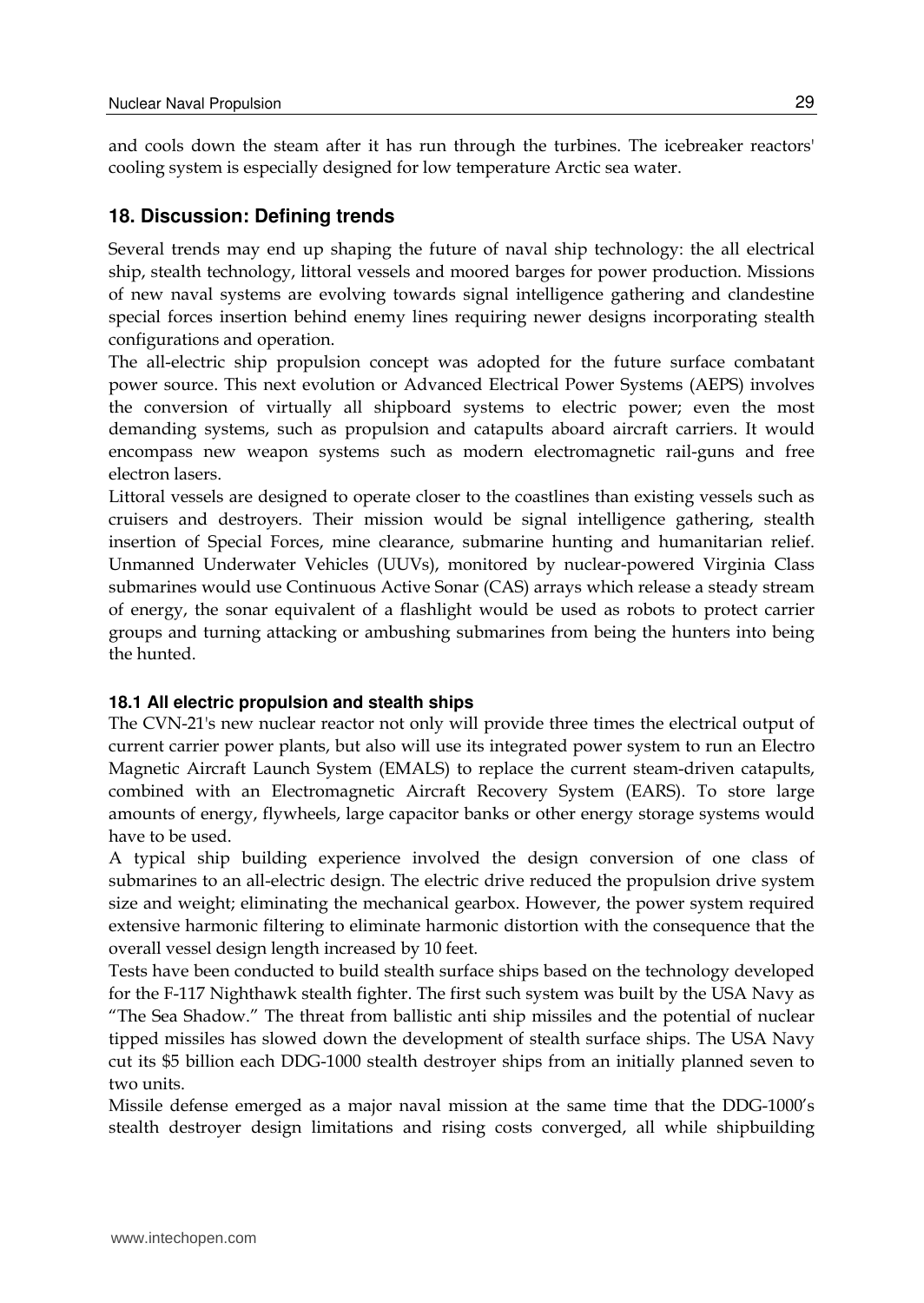budgets were getting squeezed. The SM-3 Standard missile, fired only by warships, is the most successful naval missile defense system; having passed several important trials while other Ballistic Missile Defense, BMD weapons are under testing. The ballistic-missile threat is such that the USA Navy decided it needed 89 ships capable of firing the SM-3 and that the DDG-1000 realistically would never be able to fire and guide the SM-3 since the stealth destroyer is optimized for firing land-attack missiles not Standard missiles.



Fig. 9. The DDG-1000 stealth destroyer is optimized for firing land-attack missiles; not Ballistic Missile Defense, BMD missiles. The Raytheon Company builds the DDG-1000's SPY-3 radar, and Bath Iron Works, the Maine shipyard builds the DDG-1000. (Source: Raytheon).

The USA Navy has 84 large surface combatants, split between Arleigh*-*Burke Class destroyers and the Ticonderoga Class cruisers, capable of carrying the combination of Standard missiles and the BMD capable Aegis radar. The DDG-1000 cannot affordably be modified to fire SM-3s. So the Navy needs another 12 SM-3 "shooters" to meet the requirement for missile defense, and there was no time to wait for the future CG-X cruiser. With new amphibious ships, submarines, carriers and Littoral Combat Ships in production alongside the DDG-1000s, there was no room in the budget for five extra DDG-1000s.

## **18.2 Multipurpose floating barges**

The vision of floating barges with nuclear reactors to produce electrical power for industrial and municipal use, hydrogen for fuel cells, as well as fresh desalinated water at the shores of arid areas of the world may become promising future prospects. The electricity can be used to power a new generation of transportation vehicles equipped with storage batteries, or the hydrogen can be used in fuel cells vehicles. An urban legend is related about a USA Navy nuclear submarine under maintenance at Groton, Connecticut, temporarily supplying the neighboring port facilities with electricity when an unexpected power outage occurred. This would have required the conversion, of the 120 Volts and 400 Hz military electricity standard to the 10-12 kV and 60 Hz civilian one. Submarines tied up at port connect to a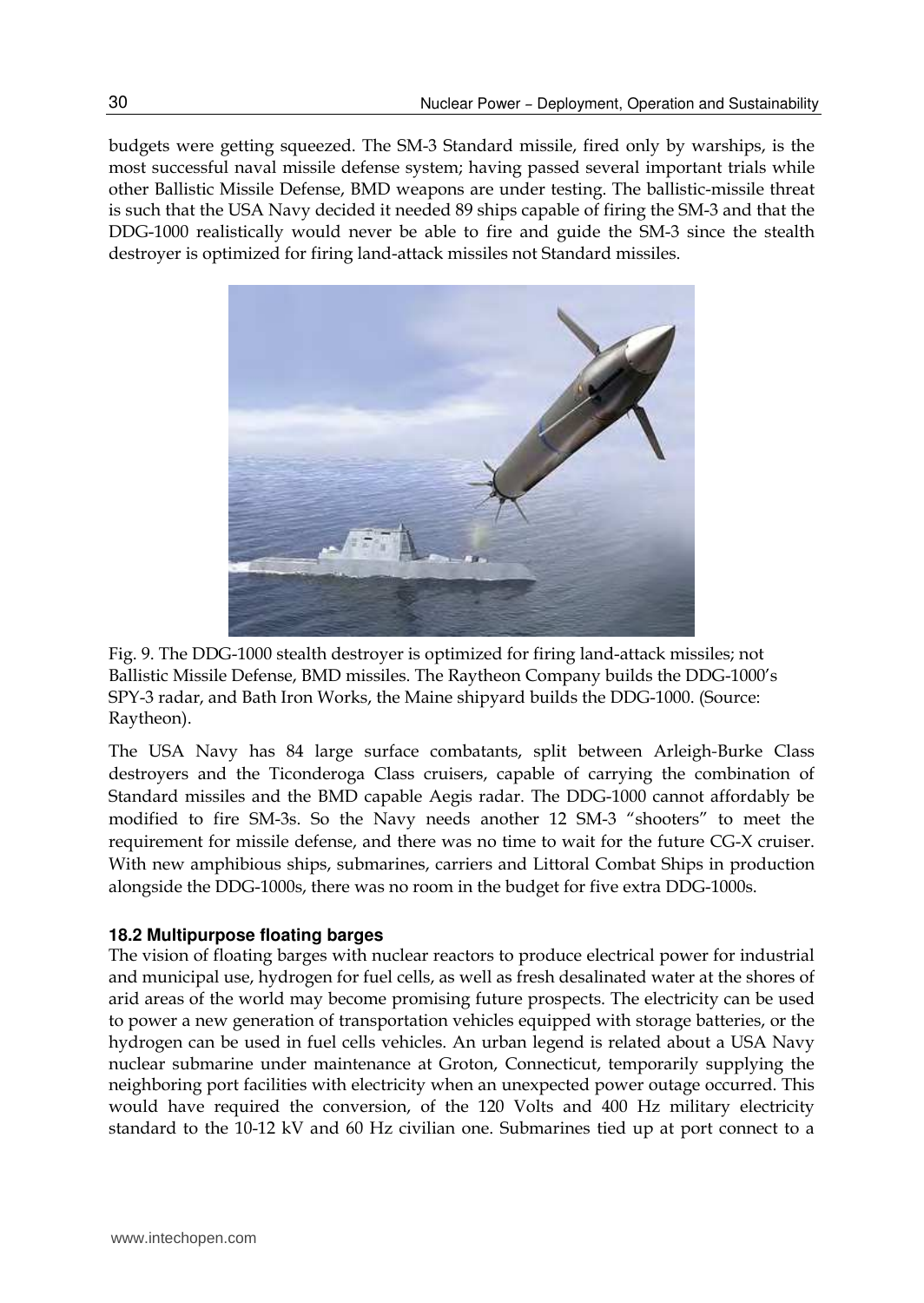connection network that matches frequency and voltage so that the reactors can be shut down. The two electrical generators on a typical submarine would provide about 3 MWe x 2 = 6 MWe of power, with some of this power used by the submarine itself. In case of a loss of local power, docked vessels have to start their reactors or their emergency diesel generators anyway.

The accumulated experience of naval reactors designs is being as the basis of a trend toward the consideration of a new generation of modular compact land-based reactor designs.



Fig. 10. The Phalanx radar-guided gun, nicknamed as R2-D2 from the Star-Wars movies, is used for close-in ship defense. The radar controlled Gatling gun turret shooting tungsten armor-piercing, explosive, or possibly depleted uranium munitions on the USS Missouri, Pearl Harbor, Hawaii. (Photo: M. Ragheb).

## **19. References**

- Ragheb, Magdi, "Lecture Notes on Fission Reactors Design Theory," FSL-33, University of Illinois, 1982.
- Lamarsh, John, "Introduction to Nuclear Engineering," Addison-Wesley Publishing Company, 1983.
- Murray, Raymond L., "Nuclear Energy," Pergamon Press, 1988.
- Collier, John G., and Geoffrey F. Hewitt, "Introduction to Nuclear Power," Hemisphere Publishing Corp., Springer Verlag, 1987.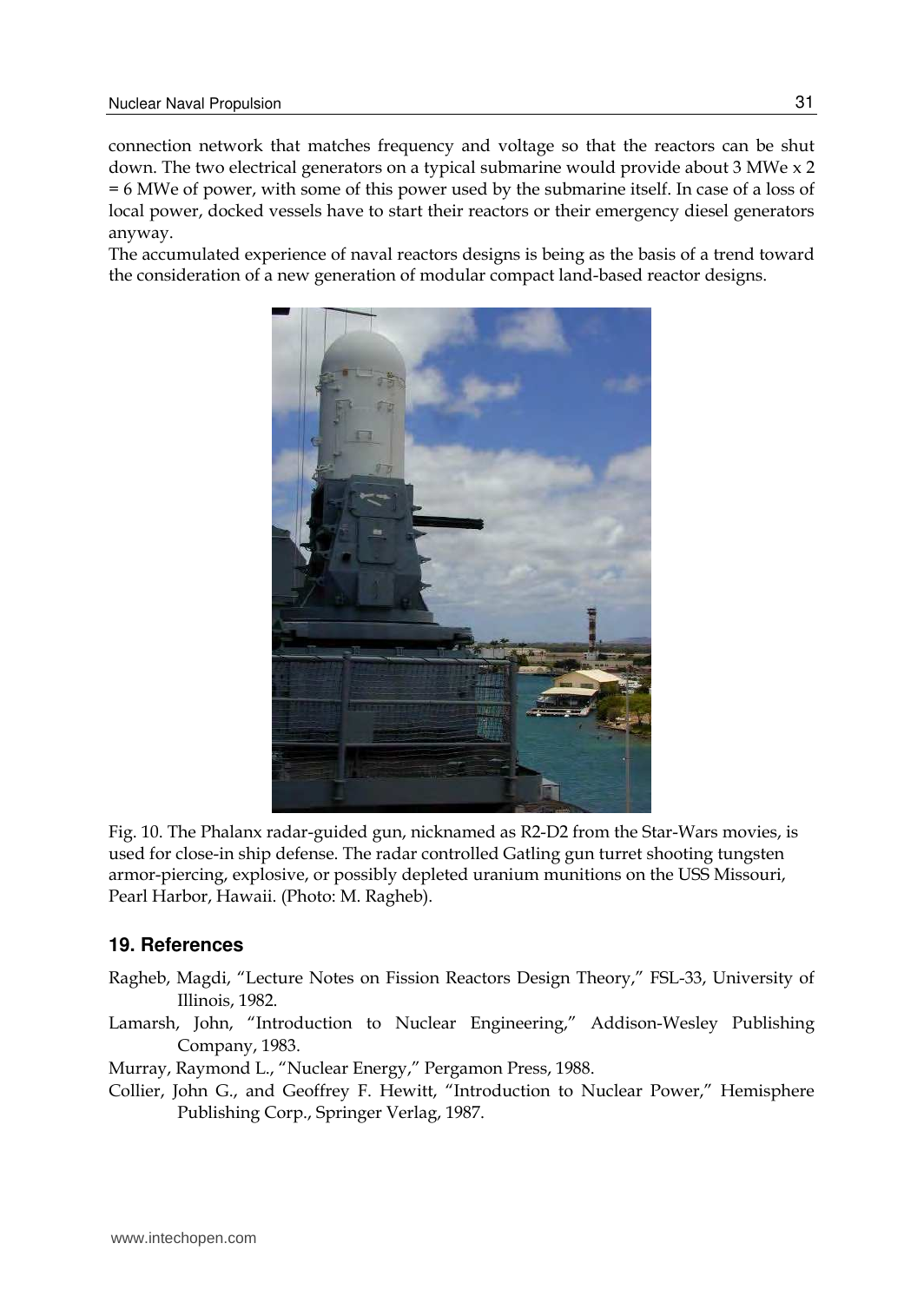- Broder, K. K. Popkov, and S. M. Rubanov, "Biological Shielding of Maritime Reactors," AECtr-7097, UC-41,TT-70-5006, 1970.
- Weinberger, Caspar, "Soviet Military Power," USA Department of Defense, US Government Printing Office, 1981.
- Reid, T. R., "The Big E," National Geographic, January 2002.
- Poston, David I. , "Nuclear design of the SAFE-400 space fission reactor," Nuclear News, p.28, Dec. 2002.
- Reistad, Ole, and Povl L Olgaard, "Russian Power Plants for Marine Applications," NKS-138, Nordisk Kernesikkerhedsforskning, April 2006.
- Ragheb, Magdi, "Nuclear, Plasma and Radiation Science, Inventing the Future," https://netfiles.uiuc.edu/mragheb/www, 2011.